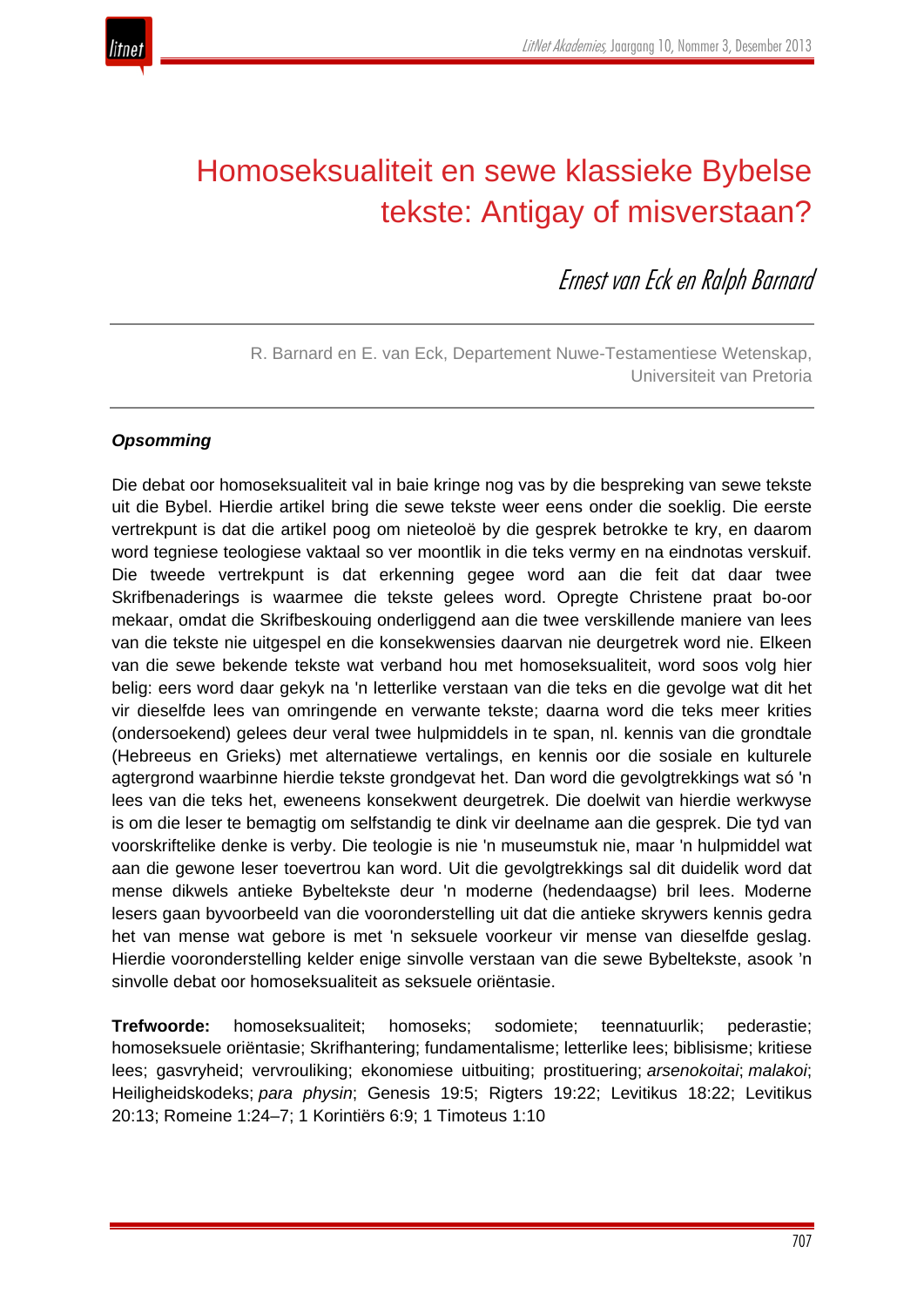

## *Abstract*

#### **Homosexuality and the seven classical Biblical texts: Antigay or misunderstood?**

Since the theological dialogue about homosexuality started during the 1980s in South Africa, two groups have emerged in the church. There are sincere Christians who are of the conviction that the Bible as the Word of God declares any homosexual relationships sinful. This conviction is based on a specific reading of Gen. 19:5; Jud. 19:22; Lev. 18:22; Lev. 20:13; Rom. 1:24–7; 1 Cor. 6:9 and 1 Tim. 1:10 – the-so-called seven "homosexual texts" in the Bible. Another group of Christians are convinced that the seven texts used by the first group to condemn homosexuality do not refer to what is currently accepted as homosexuality as a specific sexual orientation and thus cannot be used to condemn homosexual relationships.

In many circles the theological debate on homosexuality still concentrates on these seven biblical texts. At face value these texts condemn what is today known as homosexuality  $-$  a concept unknown to biblical authors in ancient society. This article puts these texts under the searchlight once again, but with a few different nuances.

First, it invites non-theologians to become involved in the debate by refraining, as far as possible, from using technical theological terminology. Where this is not possible, the more academic questions are noted in endnotes. Especially in the days before the internet, theology remained in an ivory tower. Nowadays non-theologians are vigorously taking part in theological discussions in newspapers and the social media. Trained biblical scholars no longer have a monopoly on "biblical truths". This trend should be applauded in the spirit of the Protestant Reformation.

Secondly, the article acknowledges that the texts are read in the light of two different views of Scripture: a literal reading (the "plain sense of Scripture") and a more critical (nonfundamentalist) reading which also takes into account recent studies on the socio-cultural world of the texts and other possible translations of the original Hebrew and Greek languages. Instead of choosing one model, the article reflects both ways of interpreting the texts and the consequences of each.

Can anything new be said about this topic? Indeed. The reader will find fresh perspectives on the role of sexual hospitality (in the Old Testament texts) and economic exploitation (in the Pauline texts).

A short overview of the content of the article should interest the reader.

In some translations Lev. 18:22 and 20:13 forbid "sexual relations" (New Century Version) or even "homosexual relations" (Afrikaans 1983 translation). A literal reading immediately leads to the condemnation of gay people. This article argues that a literal reading of these texts should also be applied to the surrounding texts that forbid sexual contact with women during menstruation, the eating of fat and blood or fruit from a tree before five years after the first harvest, and wearing clothes of different material. Furthermore, if one accepts that these texts refer to homosexuality and agrees with the condemnation of it, one also has to heed the command that such people should be killed (Lev. 20:13). A critical reading of these texts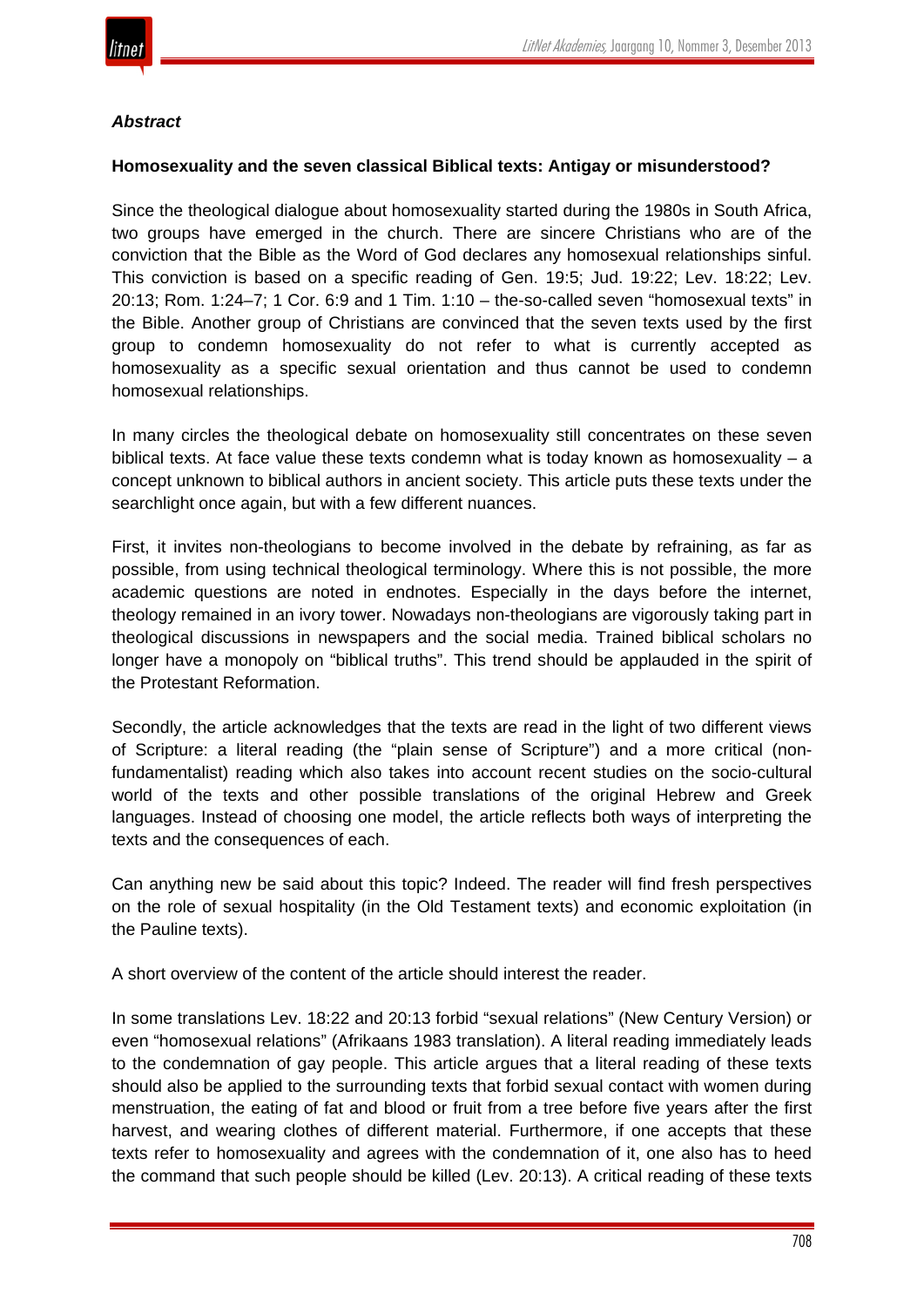

starts by questioning the above-mentioned translations. Do these texts refer to sexual relations of incidental sexual conduct? Is it credible to translate a modern concept of homosexuality into ancient texts? What is meant by the command not to "lie with a male as with a woman" and why was it an "abomination"?

Gen. 19:5 is the classical text from which the words *sodomites* and *sodomy* were derived. A literal reading of the text leads to the conclusion that the men of Sodom burnt with lust for the two men visiting Lot and therefore they wanted to have sexual intercourse with them. Lot protested that that would be an abomination and volunteered that they rather accept his two betrothed daughters, who were still virgins. Nowhere is this offer of Lot called an abomination. A literal reading of the text as condemning sex between men, but accepting Lot's offer as normal practice, raises the question: Is sex with other men unethical but sex with betrothed virgins ethically acceptable? A critical evaluation of this story asks whether it could be possible that *all* the men of Sodom were homosexual. It further asks the question whether the Sodomites wanted to express their sexual needs, since the prophets Isaiah, Jeremiah and Ezekiel do not interpret the sin of Sodom as sexual of nature. The same questions arise in the story of the Levite and his mistress (Jud. 19).

In the New Testament apparent references to same-sex relations are to be found only in the Pauline writings. A literal reading of Rom. 1:26-7 is the strongest argument against what is nowadays known as homosexuality. Paul clearly forbids women to exchange "natural intercourse for unnatural" and men to do the same. Thus homosexuality is against the natural laws of God, the literalist affirms. But a literal reading of the text should be consistent and accept that in this text the men and women had no choice, since God has given them over to these passions (Rom. 1:26). In fact, it was part of God's punishment for not serving the one and only God, the God of Israel. However, people who read the Bible in this way state with absolute certainty that homosexuality is a choice. A critical reading of Rom. 1:26–7 searches for the meaning of "unnatural". Does it refer to unconventional sex, sex in which roles are swapped, sex that is not intended for procreation – or a combination of some or all of these elements? A critical reading further explores whether only people who do not serve the God of Israel are punished with homosexuality, especially since many gay people are devoted Christians.

This article also tackles Paul's admonition in 1 Cor. 6:9–10. A literal reading invokes certainty that no fornicators, idolaters, adulterers, male prostitutes (*malakoi*), sodomites (*arsenokoitai*) will inherit the kingdom of God. A consistent literal reading of the text should surely then also abide by the rule that Christians should not settle legal matters in court (1 Cor. 6:1–7) and should accept being robbed (6:7–8). And greediness is a sin equivalent to "sodomy". A critical reading of the same text, and also of 1 Tim. 1:8–10, does not follow the easy road. It searches for the meaning of the Greek words *malakoi* ("male prostitutes) and *arsenokoitai* ("sodomites") in the Greco-Roman culture and reaches interesting conclusions with regard to sexual and economic exploitation.

This article calls on theologians and non-theologians not to project our modern frame of reference on to Scriptures or any other ancient texts. The biblical authors, for example, did not share our knowledge about sexual orientation. The article also identifies the real reason for the division between Christians about homosexuality: we have different views on the use and authority of the Bible.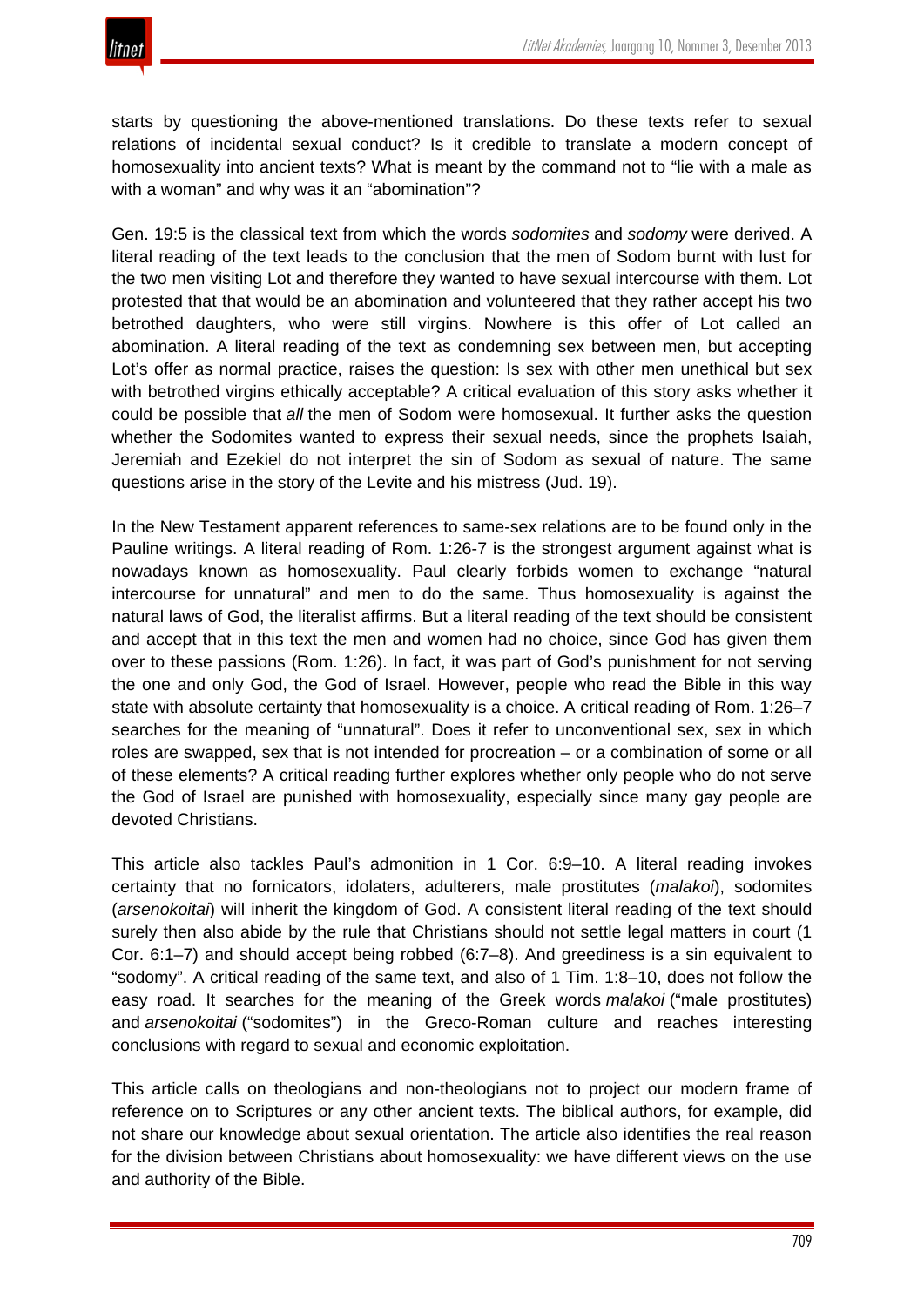

**Keywords:** homosexuality; homo-sex; sodomites; unnatural; pederasty; homosexual orientation; use of Scripture; fundamentalism; literal reading; biblicism; critical reading; hospitality; effeminise; economic exploitation ; prostituting; *arsenokoitai*; *malakoi*; Purity code; *para physin*; Genesis 19:5; Judges 19:22; Leviticus 18:22; Leviticus 20:13; Romans 1:24–7; 1 Corinthians 6:9; 1 Timothy 1:10

# **1. Inleidende opmerkings**

Die Bybel bevat sewe tekste wat oor "homoseksualiteit" handel, te wete Gen. 19:5, Rig. 19:22, Lev. 18:22 en 20:13, Rom. 1:24–7, 1 Kor. 6:9 en 1 Tim. 1:10. Hierdie sewe tekste word in die huidige debat oor homoseksualiteit spreekwoordelik as sewe klippies gebruik om persone met 'n homoseksuele oriëntasie, en soms diegene wat sodanige seksuele oriëntasie as normaal beskou, te stenig. Baie word geskryf oor hierdie saak, en die soms onverkwiklike debat oor die aanvaarbaarheid of onaanvaarbaarheid van 'n homoseksuele oriëntasie is aan die orde van die dag. Die geskrifte en debat bring egter nie 'n oplossing nie. Die rede hiervoor is dat deelnemers aan die debat meestal nie besef dat dit nie soseer *standpunte* is wat verskil nie, maar dit wat "agter" standpunte lê, te wete hóé by 'n bepaalde standpunt uitgekom word. Anders gestel: dit is die wyse waarop die Skrif hanteer word – die hóé van die interpretasie van die sewe betrokke tekste – wat tot opponerende en onversoenbare standpunte lei. Die verskillende Skrifhanterings wat ingespan word, is wedersyds uitsluitend.

Die twee Skrifhanterings onderliggend aan die opponerende standpunte (afkeuring of aanvaarding) ten opsigte van homoseksualiteit as seksuele oriëntasie word in hierdie bydrae as onderskeidelik fundamentalisties en 'n kritiese (nienaïewe) omgang met die teks getipeer. Met fundamentalisme<sup>1</sup> as (dikwels onbewuste) uitgangspunt word tekste op sigwaarde gelees (biblisisties,<sup>2</sup> letterlik of literalisties). Wat die Bybelse teks betref, kan dit wat die teks wil oordra, eenvoudig uit woorde op papier gelees word. Lees net wat daar staan, is die argument. Die betekenis van die genoemde sewe tekste sal gou duidelik word: die Bybel wys homoseksuele gedrag af. Immers, in elkeen van hierdie tekste – geneem op sigwaarde (die sg. "pure sense of Scripture"<sup>3</sup>) – word "homoseksualiteit" duidelik as 'n sondige praktyk afgewys.

Bybellesers wat krities met die Bybelse teks omgaan, oordeel dat bogenoemde omgang met antieke tekste nie 'n verantwoordelike wyse van interpretasie is nie. Die volgende vrae word dikwels gevra: Is dit verantwoordelik om die Bybelse teks te interpreteer sonder om die historiese afstand tussen die teks en die leser in ag te neem? Die Bybelse teks is immers 'n versameling geskrifte wat oorspronklik gerig is aan gehore van tussen 2 600 en 1 900 jaar gelede. Wat van die verskil tussen die kultuur wat in die teks ingebed is (die sosiale/kulturele werklikhede en sosiale sisteem waaruit die teks ontstaan het) en die kultuurwêreld van die huidige leser? Moet hierdie verskil in historiese afstand en kultuur nie in ag neem word wanneer hierdie tekste geïnterpreteer word nie? Moet daar dus nie bewustelik gepoog word om 'n etnosentriese en anakronistiese lees van die teks te vermy nie?<sup>4</sup> Kritiese lesers van die Bybelse teks gaan daarom bewustelik om met die historiese gaping tussen teks en leser, en poog om, vir sover dit moontlik is, die kultuurverskille tussen die wêreld van die teks en die wêreld van die leser in berekening te bring en sodoende by 'n moontlike betekenis van 'n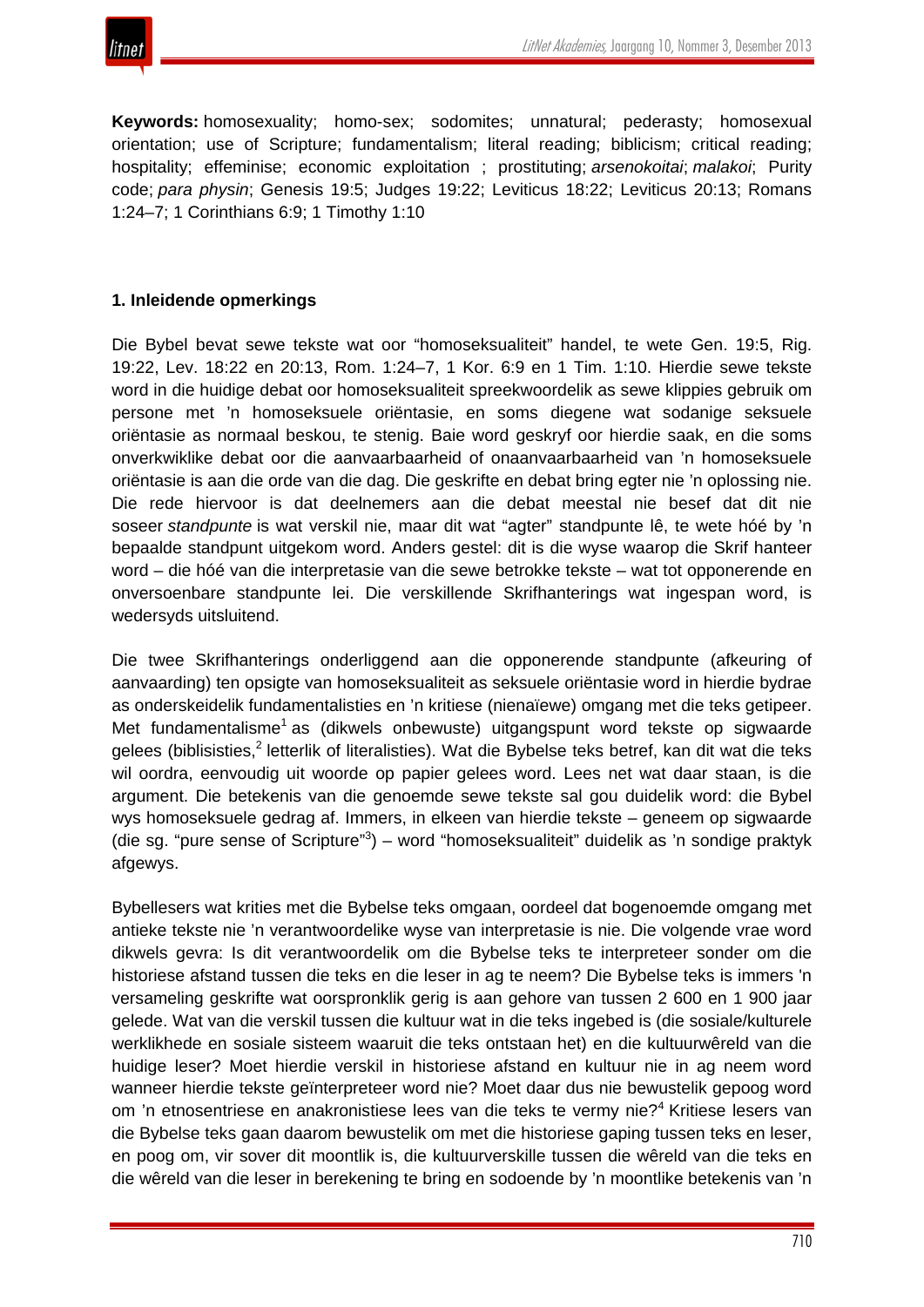

teks uit te kom. Verder neem die kritiese leser ook in ag dat, soos in die geval van die Bybelse teks, enige vertaling van 'n grondteks reeds 'n sekere mate van interpretasie bevat.<sup>5</sup> Vir die kritiese Bybelleser is die betekenis van antieke tekste daarom nie direk voorhande nie. Betekenis is meer as die een–tot–een-lees van vertaalde woorde en sinne op papier.

Hierdie artikel, in oorwegend toegepaste vorm,<sup>6</sup> poog om die debat oor die sewe tekste in die Bybel wat met "homoseksualiteit" verbind word, so toeganklik moontlik aan nieteoloë bekend te stel. Sodoende kan 'n meer verantwoordelike omgang met die teks van die Bybel moontlik bevorder word. Om hierdie doel te bereik, word genoemde sewe tekste telkens aan 'n letterlike lees onderwerp, en die implikasies van sodanige lees word uitgespel. Hiernaas word die genoemde tekste aan 'n kritiese (nienaïewe) lees onderwerp. Ten slotte word met 'n aantal samevattende slotopmerkings volstaan. Die hoop word uitgespreek dat die artikel 'n bydrae kan lewer tot 'n sinvolle debat oor homoseksualiteit, veral onder nieteoloë.

## **2. Die sewe tekste**

# *2.1 Lev. 18:22 en 20:13*

## *2.1.1 'n Letterlike lees*

In die Bybelgenootskap se 1983-vertaling (sg. Nuwe Vertaling – NV) lui hierdie tekste so: "Jy mag nie 'n homoseksuele verhouding hê nie. Dit is 'n afstootlike sonde" (Lev. 18:22); en "Twee mans wat homoseksueel verkeer, doen 'n afskuwelike sonde. Hulle moet doodgemaak word. Hulle verdien die dood" (Lev. 20:13).

Bybellesers wat hierdie twee tekste letterlik lees (bloot op sigwaarde neem), oordeel dat hierdie twee tekste se boodskap duidelik is: homoseksuele verhoudings (Lev. 18:22) en die homoseksuele seksdaad (Lev. 20:13) is 'n afstootlike of afskuwelike sonde.

#### *2.1.2 Wat is die implikasie van 'n letterlike lees van hierdie twee tekste?*

Indien Lev. 18:22 as 'n etiese reël vir vandag aanvaar word ('n homoseksuele verhouding is 'n optrede wat onaanvaarbaar is en dus as sonde beskou kan word), is die logiese gevolg dat Lev. 20:13, met sy twee voorskrifte, op dieselfde wyse hanteer moet word. Persone moet hulleself dus nie alleen daarvan weerhou om homoseksueel te verkeer nie, maar ook diegene doodmaak wat dit wel doen. Albei opdragte is duidelik. Om persone wat homoseksueel verkeer, nie dood te maak nie, is ook 'n oortreding van die voorskrifte van die Here (ook die oortreding van 'n voorgeskrewe etiese reël soos vervat in Lev. 18:22).

'n Volgende probleem duik op wanneer hierdie twee tekste bloot op sigwaarde geneem word: Lev. 18:22 veroordeel net die passiewe persoon wat deel is van die seksdaad (die een wat gepenetreer word), terwyl Lev. 20:13 beide persone wat deel het aan die seksdaad, ter dood veroordeel. Wat maak Bybellesers wat die teks letterlik lees, met hierdie verskil, veral wanneer daar aan tekste op 'n letterlike wyse betekenis toegeken word en aanspraak op konsekwentheid gemaak word?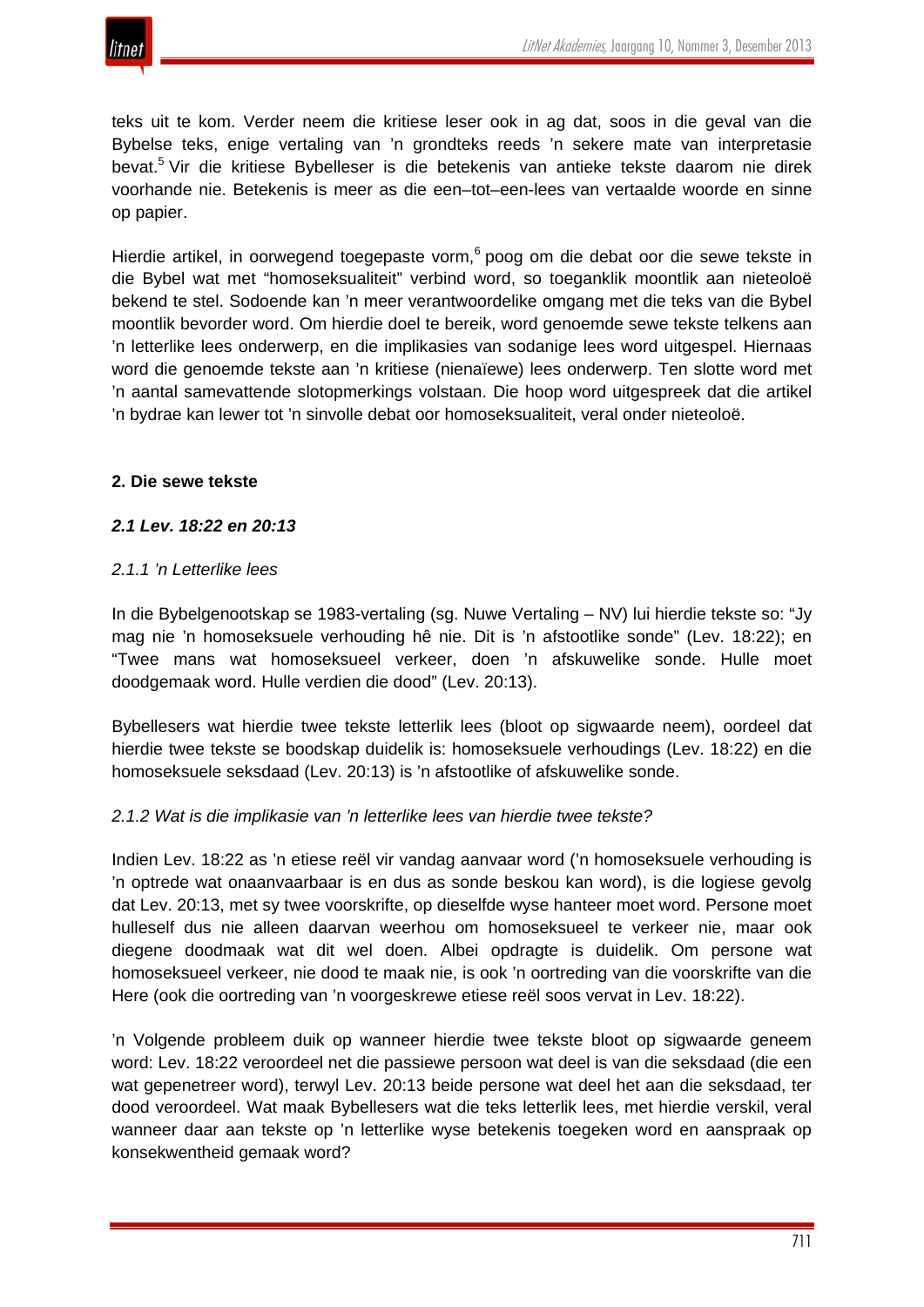

Verder is dit seker net logies dat daar dan ook gehoor gegee sal moet word aan ander etiese reëls (voorskrifte van die Here) in die Pentateug (die eerste vyf boeke van die Ou Testament, waarvan die twee verse in Levitikus deel is). Hierdie reëls (dit wat jy mag en nie mag doen nie, plus die straf daarvoor), sluit onder meer die volgende in:

- Wanneer 'n man en 'n vrou geslagsomgang gehad het, is hulle die res van die dag onrein. 'n Vrou wat menstrueer, is vir sewe dae onrein. Enigeen wat 'n vrou aanraak wat menstrueer, is vir daardie dag onrein. En die persoon wat met haar geslagsgemeenskap het, is ook vir sewe dae onrein. As 'n vrou 'n bloedvloeiing het buite haar menstruasietyd, of as die bloedvloeiing tydens menstruasie abnormaal lank aanhou, is sy onrein solank die bloedvloeiing duur. Wanneer 'n vrou se bloedvloeiing ophou, moet sy sewe dae wag voordat sy rein verklaar kan word. Op die agtste dag moet sy dan twee tortelduiwe, of twee ander duiwe, na die priester bring by die ingang van die tent van ontmoeting, waarna sy dan weer rein sal wees (Lev. 15:18–29).
- Die sewende dag van die week moet 'n gewyde dag wees. Dit is 'n rusdag tot eer van die Here. Elkeen wat op dié dag werk, moet doodgemaak word. Jy mag ook nie op die rusdag vuur maak nie (Eks. 35:2–3).
- Dit is verbode om 'n waterdier te eet wat nie vinne en skubbe het nie (Lev. 11:9–10). Kreef en garnale mag dus nie geëet word nie.
- As 'n priester se dogter haar ontwy deur te hoereer, ontwy sy ook haar pa, en moet sy daarom verbrand word (Lev. 21:9).
- Jy mag nie die hare voor die ore en die wangbaard knip of snye en tatoeëermerke op jou liggaam maak nie (Lev. 19:27).
- Jy mag nie verskillende soorte diere kruis of verskillende soorte saad in een land saai of 'n kledingstuk van verskillende soorte materiaal dra nie (Lev. 19:19).
- Wie die Naam van die Here oneerbiedig gebruik, moet die doodstraf kry. Die hele gemeente moet die oortreder met klippe doodgooi (Lev. 24:16).
- 'n Vrou wat nie swanger kan raak nie, mag haar slavin aan haar man gee om 'n kind te verwek wat dan as haar eie beskou sal word (Gen. 16:1–2). 'n Man mag meer as een vrou hê (Gen. 4:23–4; 26:34; Deut. 17:17; 1 Kon. 11:1–3; 1 Sam. 1:1–2; Eks. 21:10– 11; Deut. 22:28–9).
- 'n Kind wat sy pa of ma slaan of vloek, moet doodgemaak word (Eks. 21:15, 17). Dit geld ook vir 'n man wat egbreuk pleeg met 'n vrou van 'n medeburger (Lev. 20:10).
- Wanneer twee mans stry en die een slaan die ander met 'n klip of die vuis sonder om hom te dood, is dit aanvaarbaar (Eks. 21:18–9).
- Jy mag nie geld teen rente uitleen nie (Deut. 23:19).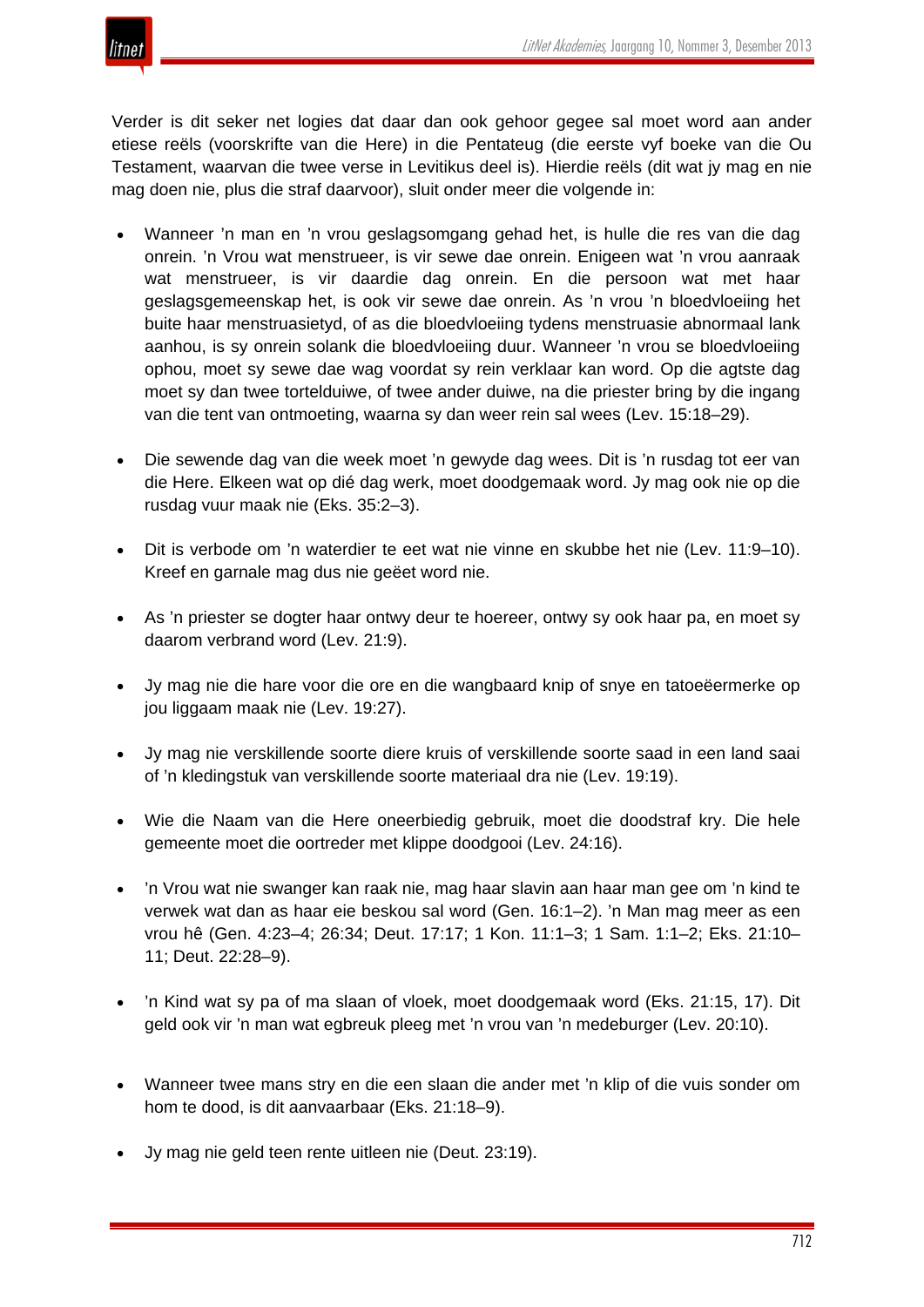

• Seksuele gasvryheid ('n man wat sy vrou of dogters aanbied as "onderhandelingsmiddele" met die oog op byvoorbeeld politieke of ander voordeel) is aanvaarbaar (Gen. 19:8; 20:2; 34:1–10).

In die praktyk gaan gelowiges met bogenoemde voorskrifte op een van drie wyses om. Van hierdie voorskrifte word as bindend aanvaar (bv. Lev. 18:22 en 20:13), sommiges word geïgnoreer (bv. Eks. 21:15, 17), en ander word eenkant toe geskuif terwyl reglynig teenoorstaande voorskrifte gehandhaaf word (by. die tekste oor poligamie).<sup>7</sup> Is dit 'n verantwoordelike en eerlike Skrifhantering om sekere tekste as bindend te beskou en ander doodeenvoudig te ignoreer – veral as daar aangevoer word dat die hele Bybel (elke vers) deur God geïnspireer is en daarom ernstig opgeneem moet word? Indien die oortuiging is dat die Skrif op hierdie wyse hanteer kan word – wat neerkom op 'n eklektiese gebruik van tekste – op watter gronde word dit gedoen? Watter hermeneutiek word ingespan? Kom hierdie hantering van die Skrif nie neer op die beginsel van 'n "kanon in die kanon" (eensydige uitkiesende gebruik van tekste) nie? Wie besluit op grond van watter verstaansleutel watter tekste nog geldig vir vandag is en watter nie meer is nie?

## *2.1.3 'n Kritiese lees van die tekste*

'n Kritiese leser van Lev. 18:22 en 20:13 wys daarop dat hierdie twee verse, soos dit in die NV aangetref word, 'n vertaling is van die Hebreeuse grondteks wat nie maklik is om te vertaal nie. Dit blyk duidelik uit die verskille tussen die (Ou Vertaling – OV) en die NV se vertalings van hierdie twee verse:

"Jy mag nie 'n homoseksuele verhouding hê nie. Dit is 'n afstootlike sonde" (Lev. 18:22, NV) teenoor "Met 'n manspersoon mag jy ook geen gemeenskap hê soos 'n mens met 'n vrou het nie. Dit is 'n gruwel" (Lev. 18:22, OV).

"Twee mans wat homoseksueel verkeer, doen 'n afskuwelike sonde. Hulle moet doodgemaak word. Hulle verdien die dood" (Lev. 20:13, NV) teenoor "En as 'n man met 'n manspersoon gemeenskap het soos 'n mens met 'n vrou het, het hulle al twee iets gruweliks gedoen. Hulle moet sekerlik gedood word. Hulle bloedskuld is op hulle" (Lev. 20:13, OV).

Die Hebreeuse grondteks van albei tekste lees letterlik: "om soos 'n vrou te lê met 'n man". Wat hier aan die orde is, is nie homoseksuele oriëntasie soos dit vandag verstaan word nie, maar dat dit in die tyd van die skryf van die teks onaanvaarbaar was vir 'n man om soos 'n vrou op te tree. Dat dit heel waarskynlik die betekenis of beklemtoning van hierdie twee tekste is, word bevestig deur die Griekse weergawes (Septuagint, afgekort LXX) van Lev. 18:22 en 20:13. In die Griekse Ou Testament lees Lev. 18:22 (LXX): *kai meta arsensos ou koimēthēsēi koitēn gynaikeian* (letterlik: "en met 'n man mag jy nie lê die bed van 'n vrou nie"), en Lev. 20:13 (LXX): *kai hos an koimēthēi meta arsenos koitēn gynaikos* (letterlik: "en wie lê met 'n man die bed van 'n vrou").<sup>8</sup>

Wat kan hieruit afgelei word? Die woord *homoseksualiteit* (soos dit vandag met betrekking tot 'n bepaalde seksuele oriëntasie verstaan word) kom nie in die grondteks van Lev. 18:22 en 20:13 voor nie.<sup>9</sup> Wat in Lev. 18:22 en 20:13 afgewys word, is dat 'n man soos 'n vrou optree (Bird 2000:148; Nissinen 1998:48; Rogers 2006:72). Die OV is daarom hier 'n beter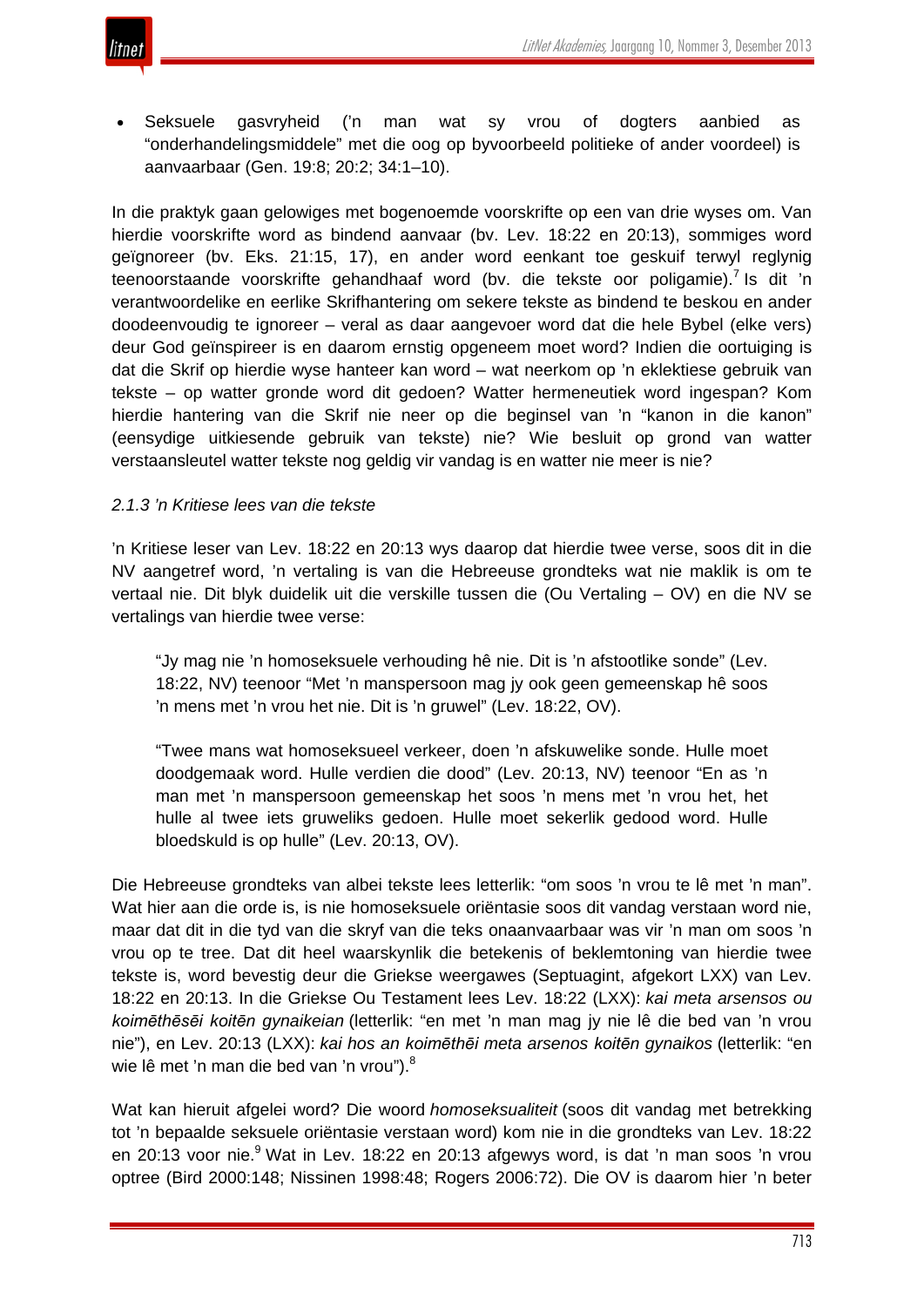

vertaling van die grondteks, omdat dit die korrekte klem op die aard van die oortreding in hierdie twee verse plaas. Hierdie verbod, dat 'n man soos 'n vrou optree, sluit aan by verskeie ander voorskrifte in die Heiligheidskode (Lev. 18-26).<sup>10</sup> In hierdie deel van die Pentateug is God se heiligheid verstaan in terme van God se skepping waarvolgens daar aan elke skepsel en skepping 'n spesifieke plek en funksie toegeken is (vgl. die reinheidsmaatreëls van die tempel; kyk Van Eck 1995:196–206). In die Heiligheidskode was dit 'n duidelike verbod dat 'n man soos 'n vrou optree. In Deut. 22:5 word presies dieselfde verbod gevind: "'n Vrou mag nie mansklere dra nie, en 'n man mag nie vrouensklere aantrek nie. Die Here jou God het 'n afsku van mense wat dit doen."<sup>11</sup> Let op dat ook sulke gedrag, soos in die geval van Lev. 18:22 (OV), 'n gruwel in die oë van die Here is.

Dat hierdie oortreding as 'n "gruwel" beskou word, het te make met die afgodediens wat bedryf is deur Israel se omliggende volke (kyk Lev. 18:2). In die Heiligheidskode word alles wat met afgodediens verband hou, beskryf as 'n "gruwel" in die oë van die Here. Afgodediens in Israel se omliggende volke se vrugbaarheidskultusse het dikwels gepaard gegaan met seksuele kontak tussen persone van dieselfde geslag (Human 2006:8). Indien 'n Israeliet betrokke sou raak by die seksuele orgies van daardie godsdienste, dan was hy besig om die verbond met die Here te verbreek en daardie afgode te aanbid. Lev. 18:22 en 20:13 wys dus dalk ook seksuele kontak tussen persone van dieselfde geslag af as afgodery. Dié insig is belangrik, omdat die tekste dan nie gelees kan word as etiese voorskrifte nie, maar as 'n verbod op afgodediens (Eks. 20:3).

In die interpretasie van Lev. 18:22 en 20:13 moet ook die konteks waarin hierdie verse staan, te wete die Heiligheidskode, in ag geneem word. Melcher (1996:98–9) het aangetoon dat die oorkoepelende tema van die Heiligheidskode onder meer die beskerming van die suiwerheid van die manlike geslagslyn onder die "seuns van Israel" is, so ook die geboorte van (rein) manlike nasate aan wie grond as erfporsie nagelaat (vererf) kon word. Die afwesigheid van "rein" manlike nasate het 'n verlies aan grond beteken, omdat geen manlike erfgename beskikbaar was nie. Dit weer, was die oortuiging, het die gevolg ingehou dat God sy seën van die volk sou onttrek. Om dit te verhoed was wette soos Lev. 18:22 en 20:13 nodig om seker te maak dat "rein" nasate verwek kon word. Enige seksuele aktiwiteit sónder hierdie doel is daarom skerp afgewys.

Milgrom, 'n Joodse Bybelkundige, beklemtoon dat "lesbianisme" nêrens in Hebreeuse tekste verbied word nie, al het dit floreer, soos weerspieël in 'n ou, voor-Israelitiese Babiloniese teks. Die aanvaarding van vroulike homoseksuele verhoudings skryf Milgrom daaraan toe dat 'n "storting van saad" nie daarby betrokke was nie.<sup>12</sup> Dit is 'n belangrike saak wat vandag dikwels nie begryp word nie. Manlike saad (sperm) mog nie gemors word nie. Dit was 'n kosbare kleinood, want deur voortplanting is die familie en stam getalsgewys versterk. In antieke tye het getalsterkte oorlewing bepaal.

Bogenoemde is dan ook die onmiddellike konteks waarin hierdie uitspraak gemaak is, naamlik die uitgebreide Israelitiese gesin aan wie hierdie tekste spesifiek gerig is. Selfs die populêre werk *Die Bybellennium. 'n Eenvolume-kommentaar* beklemtoon dat die "verbode seksuele praktyke" verstaan moet word as riglyne om die uitgebreide familie as "basis van 'n gesonde gemeenskap" te beskerm (Van Rensburg en Nel 2009:164). Die hedendaagse idee van 'n gesin verskil hemelsbreed van die Israelitiese gesin van destyds. Hulle gesinne (huishoudings) het, anders as vandag, bestaan uit 50 tot 100 lede: die man, sy vroue, hul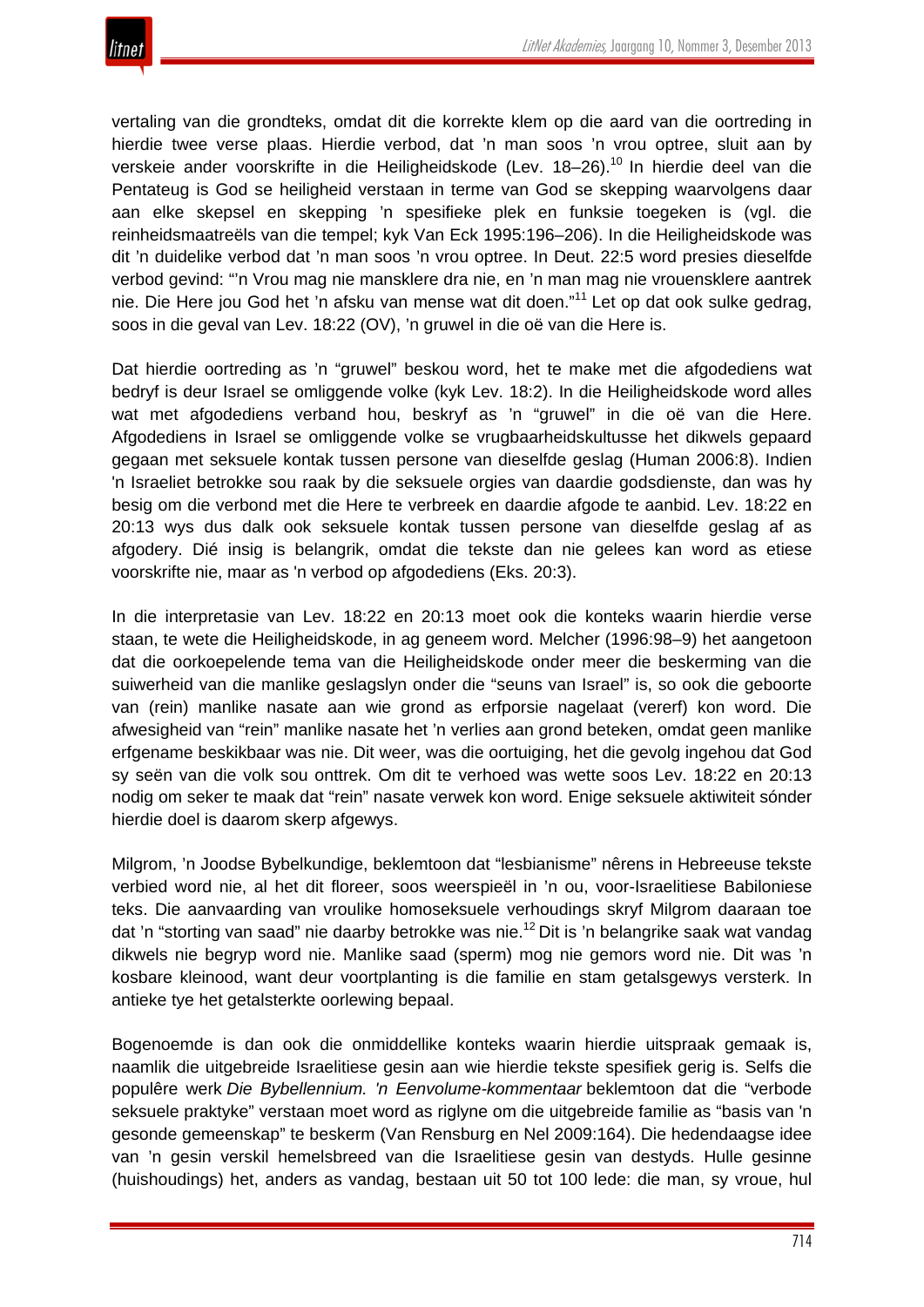

seuns en dogters, skoonseuns en -dogters en dié se kinders, asook die broers en susters van die man en húlle bloedverwante. Hulle was almal van dieselfde bloedlyn. Lev. 18:6 is as't ware die opskrif vir die tekste wat volg: "Niemand van julle mag met 'n naby bloedverwant geslagsgemeenskap hê nie. Ek is die Here." Milgrom stel dit ook dat verhoudings tussen lede van dieselfde geslag buite die bloedlyn nie deur Lev. 18 en 20 verbied word nie.<sup>13</sup>

Die vraag wat dus oor die interpretasie van Lev. 18:22 en 20:13 beantwoord moet word, is: Het Lev. 18:22 en 20:13 te make met homoseksualiteit as seksuele oriëntasie of gaan dit oor 'n optrede wat tydens die skryf van die teks onaanvaarbaar was, naamlik dat 'n man soos 'n vrou optree in plaas van om "rein" seuns te verwek tot behoud van grond?

Indien eersgenoemde die geval is – 'n interpretasie wat deur 'n letterlike lees van die teks ondersteun word, al is die woord *homoseksualiteit* nie deel van die grondteks nie – is die saak heel eenvoudig: 'n homoseksuele oriëntasie en die beoefening daarvan is verkeerd. Indien laasgenoemde interpretasie aanvaar word – dat die twee tekste handel oor die onaanvaarbare optrede van 'n man deur soos 'n vrou op te tree – is die vraag of hierdie tekste vandag op die leser van toepassing is. Indien daar geredeneer word dat hierdie moontlikheid 'n meer verantwoordelike interpretasie van die twee tekste is, maar tog vandag nog behoort te geld ten spyte van die oorkoepelende tema van die Heiligheidskode waarin dit staan, is die vraag: Wat is die implikasies daarvan? Is dit byvoorbeeld dat mans wat hulle vroue met huistake help (bv. om na kinders om te sien of wasgoed te was) sonde doen?

# *2.2 Gen. 19:1–8*

# *2.2.1 'n Letterlike lees van die teks*

Gen. 19:1–8 word dikwels as die belangrikste teks gebruik om homoseksuele dade as sondig te tipeer. Die teks, op sigwaarde geneem, is immers hieroor duidelik: die begeerte van die mans van Sodom om homoseksuele dade met Lot se gaste te pleeg (Gen. 19:5) word nie alleen deur Lot as 'n "verkeerde ding" (sonde) bestempel nie (Gen. 19:7), maar is van so 'n omvang dat daar 'n "groot geroep by die Here oor die plek en sy mense" is en dat Hy daarom die plek gaan verdelg (Gen. 19:13). Verder is dit op grond van hierdie vertelling dat homoseksuele persone vir eeue lank as "sodomiete" bekend gestaan het.

# *2.2.2 Wat is die implikasie van 'n letterlike lees van hierdie teks?*

In Gen. 19:1–8 kom daar eerstens 'n soortgelyke probleem voor as in Lev. 18:22 en 20:13. Net soos die volle konsekwensies van al die opdragte in Lev. 18:22 en 20:13 in ag geneem moet word, is dit die geval met Gen. 19:1–3. In hierdie vertelling is daar melding van twee versoeke. Eerstens is daar die versoek van die mans van Sodom om met Lot se gaste geslagsgemeenskap te hê – 'n daad wat Lot as 'n "verkeerde ding" (sonde) bestempel. Tweedens is daar die versoek van Lot dat die mans van Sodom eerder met sy twee dogters (wat nog maagde is) gemeenskap moet hê (om te "doen wat hulle wil" met sy dogters – Gen. 19:8) om sodoende sy gaste te beskerm. Indien die teks konsekwent op sigwaarde geneem word, beteken dit dat "homoseksuele dade" onaanvaarbaar is, maar die prostituering van dogters aanvaarbaar? Dat daar 'n "groot geroep by die Here is" (Gen. 19:13) waar "homoseksuele dade" gepleeg word, maar nie wanneer dogters as 'n teken van (seksuele)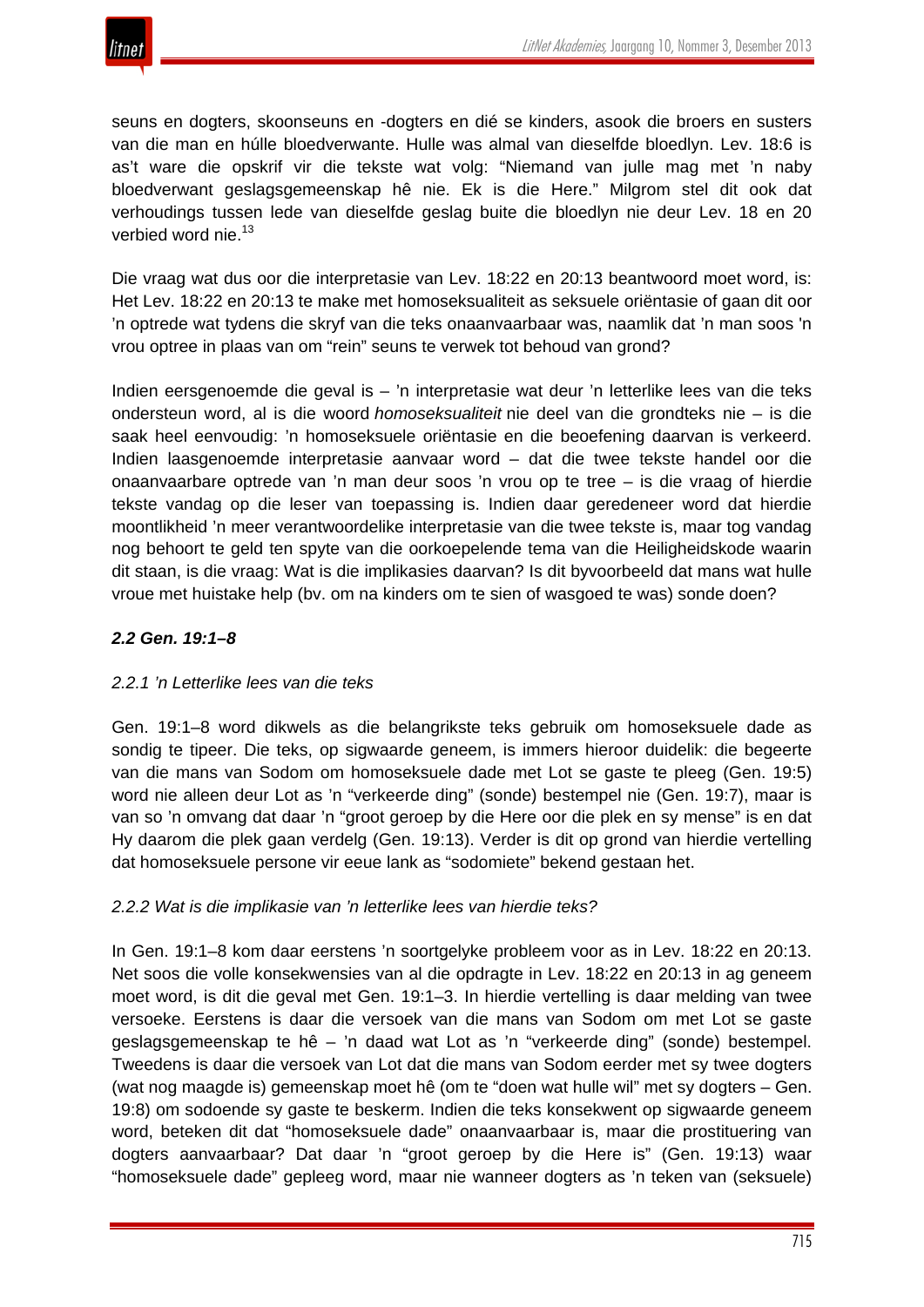

gasvryheid aangebied word nie? Indien hierdie teks gebruik word om homoseksualiteit af te wys, beteken dit dan nie ook dat die prostituering van dogters aanvaarbaar sou wees nie?

## *2.2.3 'n Kritiese lees van die teks*

Wat gebeur in Gen. 19:1–8? Waarna verwys die "geslagsgemeenskap" in Gen. 19:5 (NV) wat die mans met Lot se gaste wil pleeg en wat Lot 'n "verkeerde ding" noem (Gen. 19:7)? Het Gen. 19:1–8 te make met wat vandag as homoseksuele dade of homoseksualiteit bekend staan? Heel waarskynlik nie, sal die kritiese leser antwoord. Hierdie verstaan van Gen. 19:5 word dan op onderstaande argumente gebaseer.

Die Griekse teks van Gen. 19:5 (LXX) lees *sungenōmetha* (συγγενώμεθα), wat in die NV met *geslagsgemeenskap* vertaal word. Die letterlike betekenis van *sungenōmetha* is "om met geweld aan mekaar vas te maak". Die woord dui op seksuele aggressie, en nie op die bevrediging van 'n seksuele behoefte nie. Indien hierdie vertaling korrek is, beteken dit dat Gen. 19:5 verwys na die verkragting van mans met die doel om te verneder (Loader 2012:29; Nicolson 2006:21; Seow 2006:22).<sup>14</sup> Waarin sou hierdie vernedering lê? In die daad van verkragting wat van Lot se gaste "vroue" sou gemaak het, omdat hulle gepenetreer sou word, soos vroue.

Daar moet onthou word dat dit vir mans in die tyd waarin die teks geskryf is, die grootste moontlike vernedering was om as 'n vrou gereken te word of soos 'n vrou op te tree, soos in die bespreking van Lev. 18:22 en 20:13 aangetoon is. Sodanige optrede van 'n man was eenvoudig nie aanvaarbaar in die kultuurwêreld waarin die tekste ontstaan het nie. Dit is beskou as 'n gruwel in die oë van die Here. Hiermee saam moet in ag geneem word dat mans in die kultuurwêreld van die Ou Testament soms hulle vyande verneder het juis deur hulle te verkrag (Helminiak 2000:46; Loader 2012:29). In die daad van verkragting sou die een wat verneder word, uiteraard die passiewe (vroulike) posisie in die geslagsdaad inneem – vandaar die vernedering, omdat 'n man "passief-vroulik" opgetree het. Waarna Gen. 19:1– 8 dus verwys, is iets wat as 'n normale en aanvaarbare praktyk beskou is indien mans verneder moes word (Helminiak 2000:70; Rogers 2006:70).

Die teks handel dus in die eerste plek nie oor homoseksuele dade nie, maar oor die gewelddadige vernedering van mans deur verkragting, met die vernedering daarin geleë dat van so 'n man "'n vrou gemaak is" (Bird 2000:148; Gagnon 2001:78; Loader 2012:29; Winterer 2005:113).

Dat Gen. 19:5 heel waarskynlik nie oor die afwysing van homoseksualiteit of homoseksuele dade gaan nie, kan ook met die volgende argumente ondersteun word:

• Indien die mans wat met Lot se gaste geslagsgemeenskap wou gehad het, inderdaad homoseksueel was, beteken dit dat die hele stad se mans homoseksueel moes gewees het, want Gen. 19:4 noem dat die mans buite Lot se huis "die mans van Sodom, jonk en oud, die hele klomp" was. Is dit moontlik dat 'n hele stad se mans homoseksueel georiënteer kon wees? Die vraag is daarom of Gen. 19:1–8 nie eerder verwys na vreemdelingehaat as na homoseksualiteit nie (Nicolson 2006:22).\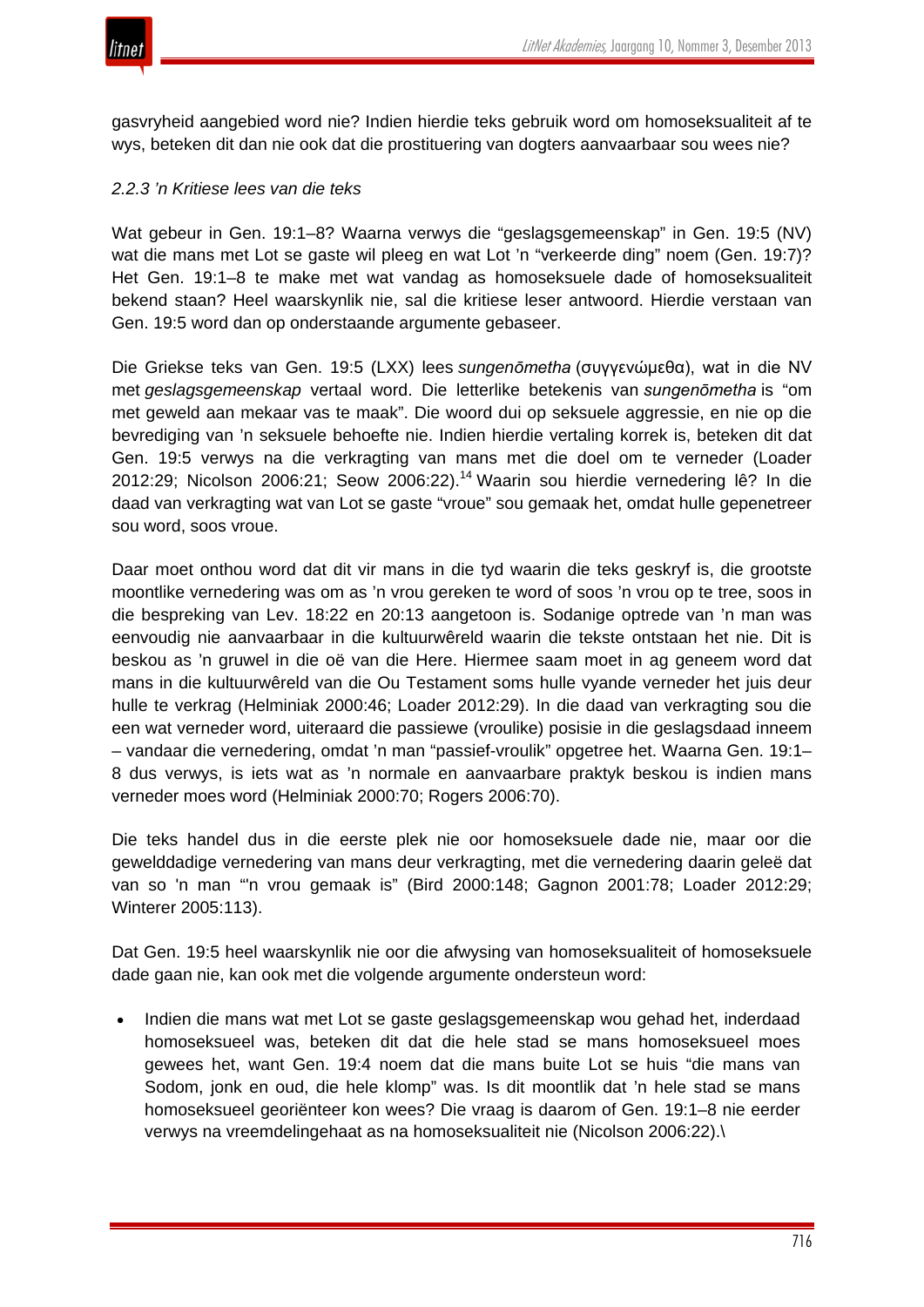- - Sou Lot, indien die mans homoseksueel (ten opsigte van seksuele oriëntasie) was, sy dogters aangebied het? Hulle sou sekerlik nie belang gestel het in heteroseksuele omgang indien hulle homoseksueel georiënteer was nie (Rogers 2006:71).
	- Indien Gen. 19:1–8 verstaan sou word as 'n afwysing van homoseksuele verhoudings, sou dit dan beteken dat Gen. 34 (die verkragting van Dina) en 1 Samuel 13 (die verkragting van Tamar) gebruik kan word as verbod teen heteroseksuele huwelike?
	- Daar is geen teks in die Bybel waar daar na Sodom en Gomorra verwys word waarin die sonde van Sodom en Gomorra as homoseksuele dade getipeer word nie (Seow 2006:22). Volgens Jes. 1:10–31 was hulle sonde oppervlakkige godsdiens (Jes. 1:11– 5) en die verdrukking van minderheidsgroepe (Jes. 1:17–23). Jer. 23:14 stel dat Sodom se sonde bedrog en deelname aan sosiale ongeregtigheid was. Volgens Eseg. 16:49 was die sonde van Sodom dat hulle selftevrede en rustig in hoogmoed en oorvloed geleef het en vir die mens in nood en die arme geen oog gehad het nie. In nie een van hierdie tekste word die sonde(s) van Sodom aan homoseksualiteit gekoppel nie.

Maar waaroor handel Gen. 19:1–8 dan, indien dit nie fokus op homoseksuele dade as sondige optrede nie? Die saak wat in hierdie vertelling aan die orde gestel word, is na die mening van kritiese lesers van die teks die betoon van gasvryheid teenoor vreemdelinge – die nakoming van die verbondsopdrag tot gasvryheid teenoor die skending van hierdie opdrag (Loader 1990:37–8; Nicolson 2006:22; Rogers 2006:70; Thielicke 1964:277; Van Selms 1973:250; Von Rad 1972:218). Hierdie verstaan van Gen. 19:1–8 word dan op onderstaande argumente gegrond.

Die vertelling in Gen. 19:1–8 word voorafgegaan deur Gen. 18:1–8, waar Abraham toon wat gasvryheid beteken, naamlik om vreemde mans gasvry te ontvang en te versorg. Hierdie optrede maak Abraham die voorbeeld van gasvryheid in die Ou Testament (vgl. ook Luk. 16:19–31). In Gen. 19:1–4 betoon Lot, soos Abraham, dieselfde gasvryheid teenoor die mans. Dit is waarom Lot, wanneer die mans van die stad nie dieselfde gasvryheid wil betoon nie (deur Lot se gaste te wil verneder deur hulle te verkrag en so van hulle "vroue" te maak), onmiddellik bereid is om sy dogters vir hulle aan te bied (Seow 2006:21). Met hierdie aanbod tree Lot gasvry en eerbaar op. Alhoewel dit in vandag se leefwêreld ondenkbaar is dat 'n vader sy dogters sou prostitueer, was dit in die tyd waarin hierdie teks geskryf is, 'n aanvaarbare optrede (vroue en kinders was besittings van die patriarg, en sy mindere; vgl. Loader 2012:21-8).<sup>15</sup> Aangesien die dogters verloof was (Gen. 19:14), was die bruidskat reeds aan Lot betaal. Met die opoffering van hul maagdelikheid sou Lot die bruidskat aan sy voornemende skoonseuns moes terugbetaal. Gesien in die lig van hierdie groot finansiële verlies, is Lot se optrede nóg meer prysenswaardig (Van Selms 1973:251).

Dat Gen. 19:1–8 oor gasvryheid handel, of dan oor die skending van die verbondsopdrag tot gasvryheid (kyk weer na die Abraham-vertelling), word in die Nuwe Testament bevestig. In Luk. 10:12 (en parallelle tekste), waar Jesus na die sonde van Sodom verwys, spreek hy 'n oordeel oor die stede of dorpe uit wat nie aan sy dissipels gasvryheid wou betoon nie. In Heb. 13:2 is daar 'n duidelike verwysing na die gebeure in Gen. 19:1–8, asook na die optrede van Lot: "Moenie nalaat om gasvry te wees nie, want deur gasvry te wees, het sommige mense sonder dat hulle dit geweet het, engele as gaste gehuisves" (Heb. 13:2).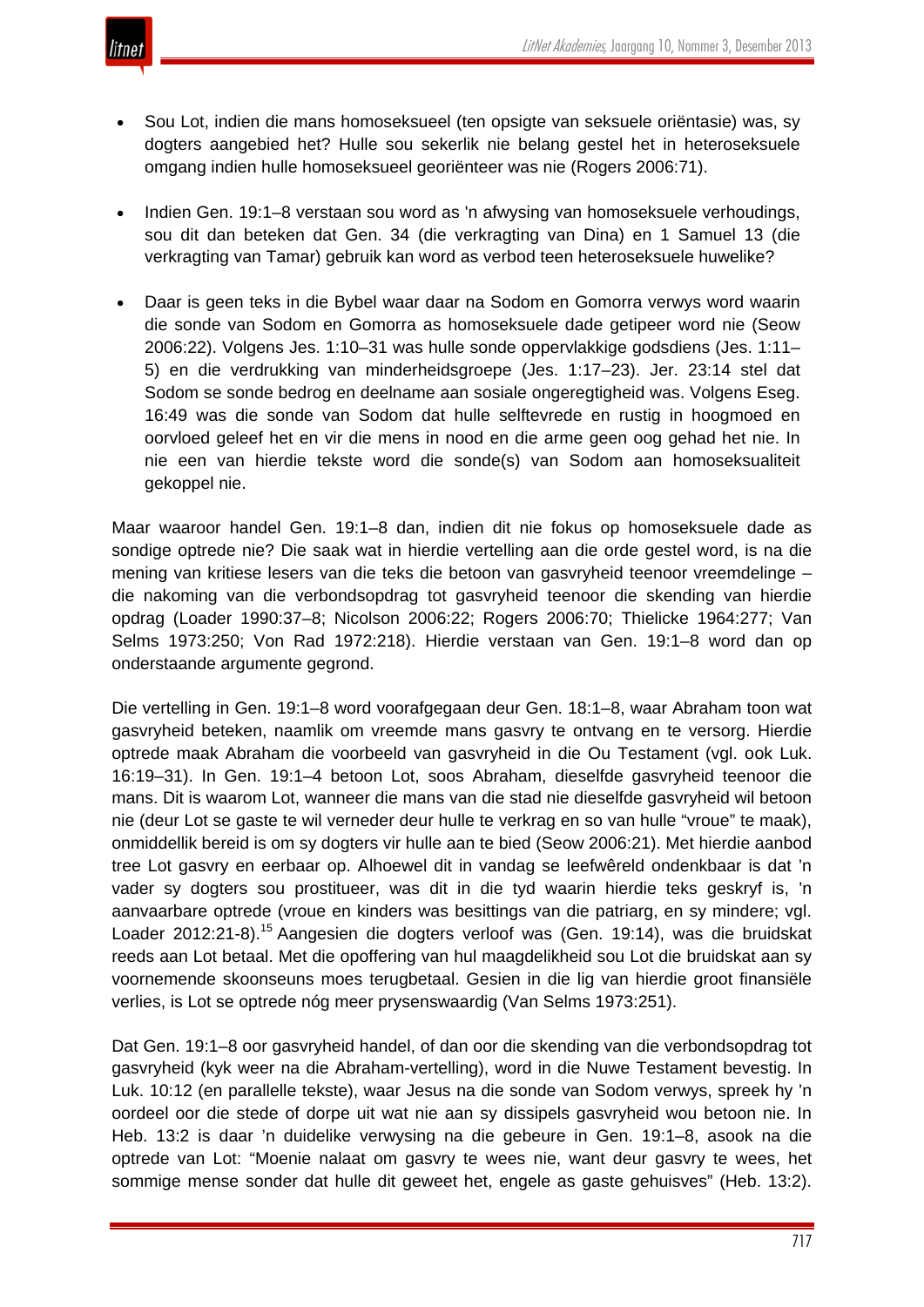

Hebreërs impliseer hier dat die sonde van Sodom se mans in Gen. 19:1–8 inderdaad was dat hulle nagelaat het om gasvry te wees. In 2 Pet. 2:7 word Lot 'n "eerbare" man genoem: "En tog het Hy vir Lot gered, 'n eerbare man wat gebuk moes gaan onder die losbandige lewenswyse van sedelose mense." Wanneer die (letterlike) betekenis nagegaan word van die Griekse woorde wat die NV met "losbandige lewenswyse van sedelose mense" vertaal het, te wete *athesumōn en aselgeia anastrophēs* (ἀθέσμων ἐν ἀσελγείᾳ ἀναστροφῆς), wil dit lyk of hierdie woorde se betekenismoontlikhede verwys na 'n vrye en wettelose optrede ten opsigte van wat tradisioneel as godsdienstig korrek aanvaar is (bv. die betoning van gasvryheid).<sup>16</sup>

Interessant is ook dat waar daar in die Ou Testament wel verwysings na Sodom (en Gomorra) is (daar is etlikes), hierdie verwysings na net een van twee sake verwys. Daar word óf van Sodom gebruik gemaak as voorbeeld van oordeel, óf die sonde van Sodom word gesien as die skending van die gasvryheidsvoorskrif. Volgens Jes. 1:10–31 was 'n deel van die sonde van Sodom die verdrukking van minderheidsgroepe (Jes. 1:17–23), Jer. 23:14 sien dit deels as sosiale ongeregtigheid en Eseg. 16:49 lê onder meer klem op die verwaarlosing van armes en mense in nood. Al hierdie sake het ten minste 'n indirekte verband met die betoon van gasvryheid, of dan, soos in geval van Abraham se optrede, die versorging van hulle wat versorging nodig het.

# *2.3 Rig. 19:16–30*

# *2.3.1 'n Letterlike lees van die teks*

Inhoudelik kom Rig. 19:16–30 ooreen met die Sodom-verhaal in Gen. 19:1–8. Ook hierdie teks, letterlik gelees, word gebruik om homoseksuele dade af te keur. 'n Bende boewe in Gibea wil seksueel verkeer met 'n Leviet wat op reis was. Die ou man wat aan die Leviet en sy byvrou huisvesting gegee het, protesteer dat hulle die man nie moet "kwaad aandoen" en met hom "so 'n lae ding" doen nie (Rig. 19:23; "skanddaad" in die OV). Hierdie verhaal het so 'n bloeddorstige verloop dat mense afkeurend opmerk: "So iets het nog nooit gebeur vandat die Israeliete uit Egipte weggetrek het nie" (Rig. 19:30). 'n Volksvergadering word in Mispa belê en daar word besluit om die stad Gibea te straf oor die "lae ding" ("skanddaad", OV) wat gepleeg is (Rig. 20:10–1). Homoseksuele mense gaan, volgens hierdie lees van die teks, tot brute geweld oor wanneer hulle nie hulle sin kry nie. Frases soos "kwaad aandoen" en "lae ding" of "skanddaad" dui tog duidelik daarop dat die boewe tot op die laagste vlak van morele perversie beweeg het.

# *2.3.2 Wat is die implikasie van 'n letterlike lees van hierdie twee tekste?*

'n Letterlike lees van Rig. 19:16–30 vra dat ál die gebeure in die verhaal ernstig opgeneem moet word en konsekwent eties toegepas sal word. Watter optrede word in Rig. 19:16–30 gevind benewens die gasheer se uitspraak wat die boewe se beplande optrede as "kwaad" (sonde) en 'n "lae ding" (sonde) bestempel? Die gasheer bied sy dogter, 'n "jongmeisie" (maagd, OV), asook die byvrou van die Leviet, aan om verkrag te word in die plek van sy gas (Rig. 19:24).

Soos in die Sodom-verhaal, word ook hier twee vroue aangebied aan die mans om met hulle te doen wat hulle wil. Wanneer die mans nie na die ou man wil luister nie, stoot die Leviet sy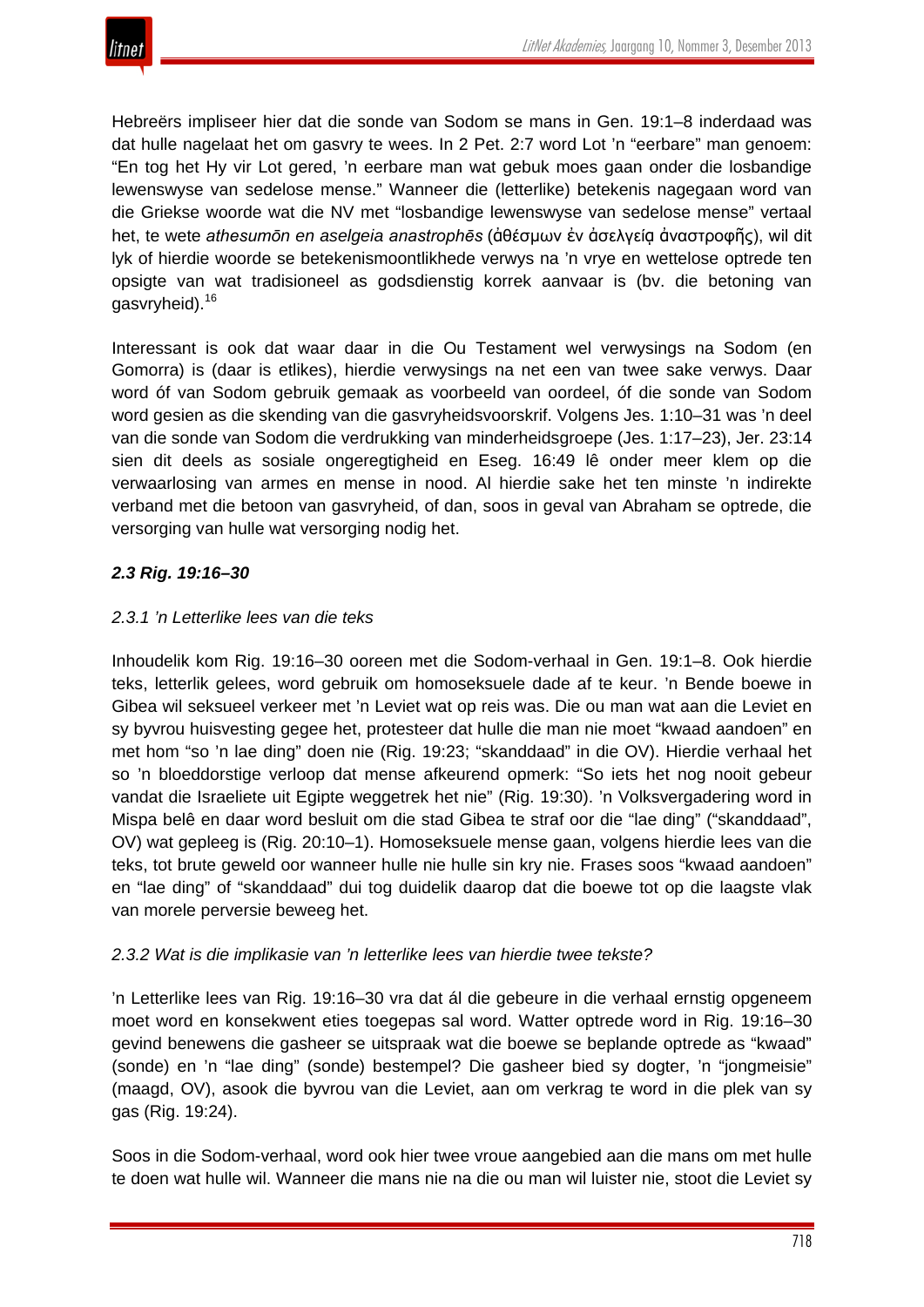

byvrou by die deur uit. Die boewe verrinneweer haar die hele nag tot met dagbreek die volgende oggend. Sy was skynbaar dood toe die Leviet haar op die donkie laai. Tuisgekom sny hy haar lyk in twaalf stukke en stuur dit deur die hele gebied van Israel.

Indien hierdie teks gebruik word om aan te toon dat "homoseksuele" verkeer onaanvaarbaar is, beteken dit dan dat dit wel aanvaarbaar is om 'n jongmeisie en 'n ouer vrou te verkrag (onteer – OV)? Is "homoseksuele dade" met een man onaanvaarbaar, maar die verkragting van twee vroue wel aanvaarbaar? Is dit aanvaarbaar dat 'n vrou se lyk maar in stukke opgesny kan word? Die handeling word immers nêrens in die teks veroordeel nie. Al word hierdie handeling in die teks nie veroordeel nie, oortree die Leviet duidelik die reinheidsvoorskrifte. Hy is onrein omdat hy 'n lyk aangeraak het en nie die reinigingsvoorskrifte daarvoor nagekom het nie (kyk Lev. 21:1; Num. 19:11–14, 16). Mag 'n Leviet dan maar die talle wette van God oor die aanraak van 'n lyk oortree, solank hy net nie "homoseksueel verkeer" nie?

Die voorgaande bring die volgende vraag na vore: Indien Rig. 19:16–30 gebruik sou word om homoseksualiteit af te wys, beteken dit dan dat die prostituering van dogters en ouer vroue aanvaarbaar sou wees? En dat sekere wette minder belangrik is as ander, al word hierdie wette wat oortree word, herhaaldelik beklemtoon?

# *2.3.3 Kritiese lees van die teks*

Wat gebeur in Rig. 19:16–30? Waarna verwys die "geslagsgemeenskap" wat hulle met die Leviet wou hê en wat die gasheer as "kwaad" (sonde) en daarna twee maal as 'n "lae ding" ("skanddaad" in OV) bestempel? Is homoseksualiteit of homoseksuele dade hier ter sprake? Heel waarskynlik nie, sal die kritiese leser antwoord. 'n Kritiese lees van die teks, só word daar aangevoer, bring die volgende insigte:

Die "geslagsgemeenskap" in Rig. 19:23 (NV) en die "beken" (OV) dui op dieselfde saak as in Gen. 19:5. In die Hebreeus is die stamwoord עַדָי) *yada*; "ken" of "seksueel ken"), wat op 'n seksuele aksie dui. Ook hier is die ondertone gewelddadig, soos in Gen. 19 – iets soortgelyks aan die grootskaalse verkragting van 'n leër wat die onderspit gedelf het op die slagveld in die ou Nabye Ooste (De Villiers 2006:6). Daardeur is 'n man sy manlikheid ontneem en tot 'n "vrou" gemaak deur gepenetreer te word, in plaas daarvan om self te penetreer as uitlewing van manlikheid.

Vroeër is reeds aangetoon dat die "vervrouliking" van 'n man as die grootste vernedering beskou is. Daarom beskryf die gasheer dit as "kwaad" en twee maal as 'n "lae ding". Ook hierdie teks verwys dus na die gewelddadige vernedering van 'n man (nogal 'n Leviet) deur ander mans.

Hierdie lees van die teks word deur die onderstaande argumente gesteun.

- Sou die anonieme gasheer sy maagdelike dogter en die Leviet se byvrou aangebied het indien die mans homoseksueel (ten opsigte van seksuele oriëntasie) was?
- Toe die Leviet sy byvrou by die deur uitstoot, het die mans die hele nag met die vrou "geslagsgemeenskap" gehad (NV), of haar "beken" (OV), tot dagbreek (Rig. 19:25). Dit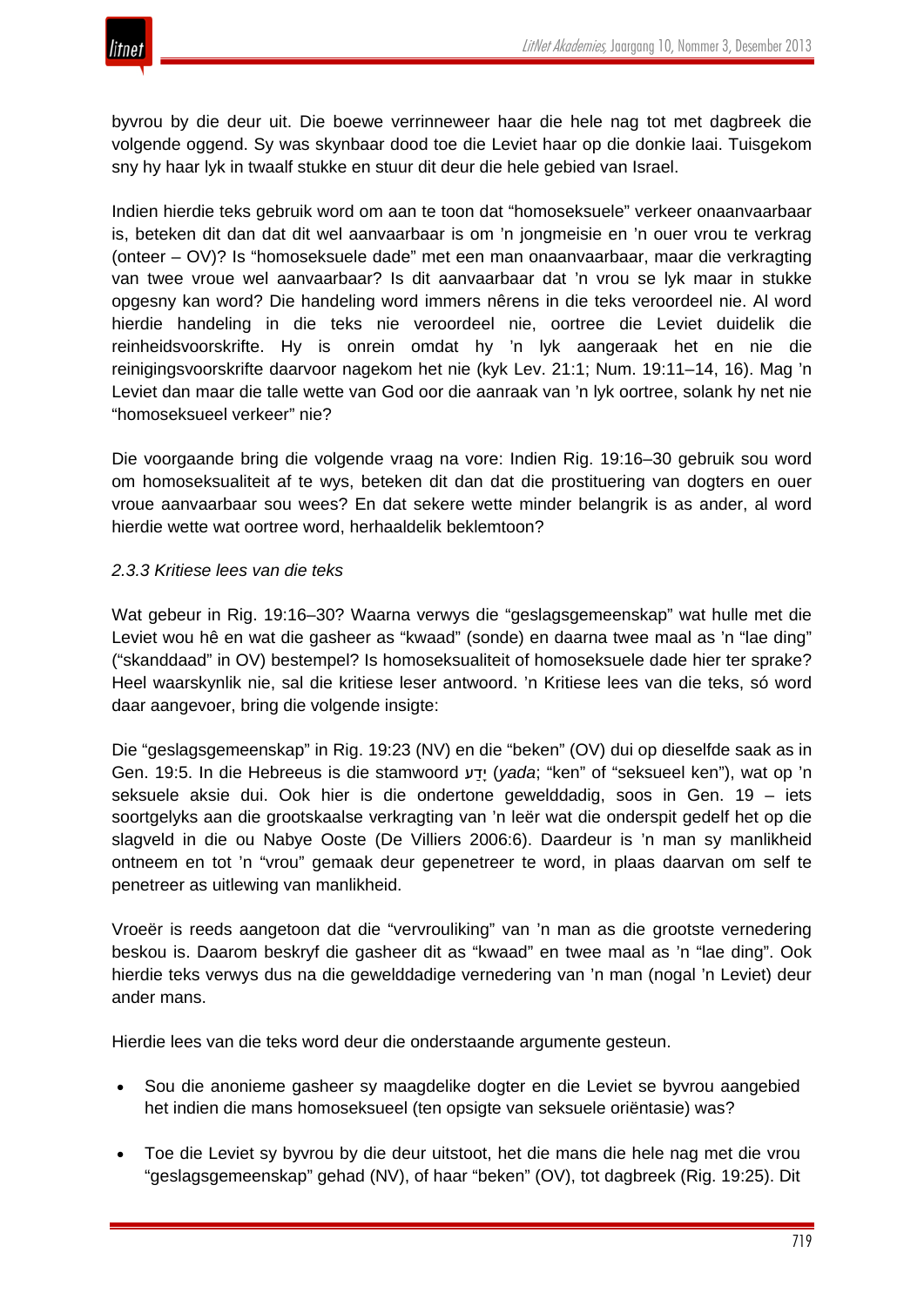

klop nie met die seksuele gedrag van mans met 'n homoseksuele oriëntasie nie. Homoseksuele mans het 'n seksuele aangetrokkenheid tot mans en sommige vind die blote gedagte aan omgang met 'n vrou aanstootlik.

Net soos in Gen. 19:1–8 gaan dit hier oor die betoning van gasvryheid teenoor vreemdelinge – of die gebrek daaraan.<sup>17</sup> Rig. 19:30 lewer sosiale kommentaar op die gebeure: "Elkeen wat dit gesien het, het gesê: 'So iets het nog nooit gebeur vandat die Israeliete uit Egipte weggetrek het nie. Van toe af tot nou toe is so iets nog nie gesien nie. Ons moet dit ter harte neem. Ons moet 'n plan maak. Ons moet praat!'"

Vanuit 'n hedendaagse lewensbeskouing sou skerp gereageer word teen 'n bloeddorstige lykskending soos dit in hierdie vertelling beskryf word. Dit is egter nie waaroor die gemeenskap in beroering is nie. Lykskending was onaanvaarbaar, maar die twaalf stukke simboliseer die verskeurdheid van die twaalf stamme van Israel wat duidelik blyk uit die gebrek aan gasvryheid teenoor diegene uit eie geledere (Gur-Klein 2003:6–8). Dit is dus die bende van Gibea en die ander passiewe inwoners se ongasvryheid waaroor die mense in oproer is – nie oor die aspek van lykskending of "homoseksuele dade" nie.

Die afloop van die verhaal vanaf Rig. 20:1 gee ook die toon aan vir die afsluiting van die boek Rigters. 'n Volksvergadering vind plaas met die sentrale vraag: "Hoe het hierdie lae ding plaasgevind?" (Rig. 20:3, 6, 10, 12). Waarna verwys die "lae ding"? Beslis nie na homoseksuele dade nie, want dit het nooit voorheen plaasgevind nie (Geyser 2002:1667).<sup>18</sup> Die "lae ding" verwys ook nie na die skending van die byvrou se lyk nie, want nêrens word die Leviet daaroor verwyt nie. Die "lae ding" gaan daaroor dat die Leviet en sy vrou in Gibea wou oornag (Rig. 20:4), maar dat die bende hulle wou doodmaak (Rig. 20:5). Die "lae ding" was dus die inwoners se ongasvryheid – iets waarvoor die hele stam van Benjamin uiteindelik gestraf word met 'n burgeroorlog waarin net 600 oorleef (Rig. 20:47).

Die boek Hosea is die enigste geskrif in die res van die Ou Testament wat verwys na die verhaal in Rig. 19:16–30 en wat daarop volg: "Hulle het baie, baie verkeerd gehandel soos in die dae van Gibea. Hy sal dink aan hulle ongeregtigheid, besoeking doen oor hulle sondes. Sedert die dae van Gibea het jy gesondig, o Israel! Daar staan hulle – moet die stryd teen die kwaaddoeners hulle nie oorval in Gibea nie?" (Hos. 10:9–10). Volgens Hosea het Israel (die sg. Noordelike Ryk) "baie, baie verkeerd gedoen soos in die dae van Gibea" en sou hulle gestraf word vir hulle "ongeregtigheid" en "sondes" (Hos. 9:9). Trouens, Israel se sondes het begin in "die dae van Gibea" se "kwaaddoeners" en daarom sal die Noordelike Ryk se straf hulle in Gibea tref (Hos. 10:9). Die geskiedenis vertel dat die Noordelike Ryk in 722 v.C. geval het onder die Assiriërs – sowat 'n dekade of wat na Hosea se prediking. Hosea vermeld niks oor homoseksuele dade in sy verwysing na die gebeure in Gibea nie, net soos wat Jesaja, Jeremia en Esegiël dit nie doen in hul kommentare op Sodom en Gomorra nie.

'n Kritiese lees van Rig. 19:16–30 dui daarop dat "homoseksualiteit" of "homoseksuele dade" nie die sonde is wat ter sprake is nie, maar 'n gebrek aan gasvryheid. In die woorde van Seow (1996:23): "It is peculiar that some of us should see this passage as an implicit condemnation of homosexuality, rather than rape or violence." Dit klop ook met die oordeel wat Gen. 19 oor die Sodomiete se gebrek aan gasvryheid en haat teenoor vreemdelinge uitspreek.<sup>19</sup> Wat die sonde van Gibea nog afgrysliker maak as dié van Sodom, is dat dit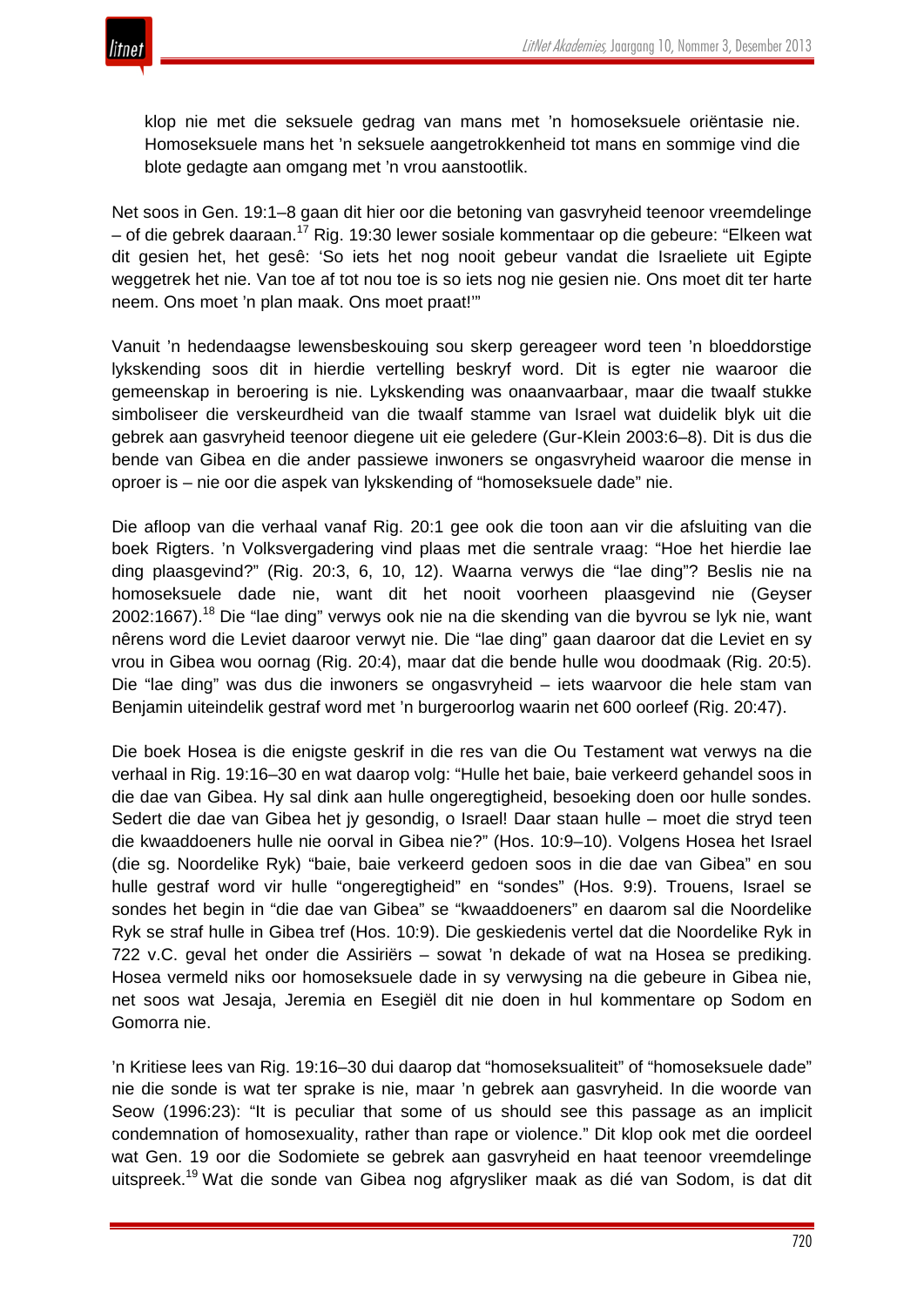

gepleeg is teenoor mede-Israeliete, geloofsgenote. Waar daar in Sodom net die bedreiging van individue was, is Gibea se sonde gesien as 'n daad wat skeuring in die geloofsgemeenskap van Israel veroorsaak het.

Die vraag wat dus met betrekking tot Gen. 19:1–8 en Rig. 19:16–30 beantwoord moet word, is: Handel dit hier oor 'n afwysing van "homoseksuele dade", of oor 'n vermaning dat gasvryheid as uitdrukking van geloofseenheid beoefen behoort te word?

# *2.4 Rom. 1:18–32*

# *2.4.1 'n Letterlike lees van die teks*

Rom. 1:18–32, en in die besonder Rom. 1:27, is nog 'n teks wat gebruik word om persone met 'n homoseksuele oriëntasie te veroordeel. Letterlik gelees, is die boodskap van hierdie vers maklik om te verstaan: seksuele omgang met dieselfde geslag (homoseks) is 'n keuse ("net so het ook die manne die natuurlike verkeer met die vrou laat vaar en in hulle wellus teenoor mekaar ontbrand" – Rom. 1:27, NV) en is daarom 'n dwaling waarvoor hulle God se noodwendige vergelding sal ontvang. Homoseksualiteit is teennatuurlik, 'n slegte gesindheid (Rom. 1:28), skandelik en pervers, en deur hierdie optrede bring mense 'n verdiende straf oor hulleself. Persone wat hierdie keuse gemaak het "omdat hulle dit nie die moeite werd geag het om God in erkentenis te hou nie" (Rom. 1:28, NV), het verder 'n slegte gesindheid wat uitmond in allerhande ongeregtigheid, soos hoerery, boosheid, hebsug, ondeug, nydigheid, moord, twis, bedrog, kwaadaardigheid; nuusdraery, kwaadpratery, haat teenoor God, geweld, trots, grootpratery, die uitvind van slegte dinge, ongehoorsaam aan ouers, onverstandigheid, ontrou, liefdeloosheid, onversoenlikheid en onbarmhartigheid (Rom. 1:29- 31). Boonop is dit nie hulle alleen wat deur hierdie keuse die dood verdien nie, maar ook diegene wat "hulle goedkeuring skenk aan die wat dit doen" (Rom 1:32). Homoseksuele persone is dus nie alleen vir die ewige verdoemenis bestem nie, maar ook diegene wat dit goedpraat. Dit alles staan tog in die teks, en is nie moeilik om te verstaan nie.

# *2.4.2 Wat is die implikasie van 'n letterlike lees van die teks?*

Kritiese lesers van Rom. 1:18–32 antwoord op bostaande interpretasie deur te wys op Paulus se argument wat uitloop op sy slotsom dat "homoseksualiteit" of "homoseksuele dade" onaanvaarbaar is. Sy argument verloop soos volg:

- God is toornig oor goddeloosheid en ongeregtigheid wat die waarheid probeer onderdruk (Rom. 1:18).
- Almal kan weet dat God waarlik God is, en dat Hy daarom geëer en gedank behoort te word (Rom. 1:19–20).
- Maar wat maak diegene wat dink dat hulle verstandig is, maar eintlik dwaas is, en wat maak hulle wat die waarheid van God verruil vir die leuen (Rom. 1:21–22)? In die plek van die heerlikheid van God eer en dank hulle beelde wat lyk soos 'n verganklike mens of soos voëls of diere of slange; dit wil sê, hulle dien, eer en aanbid afgode (Rom. 1:23). Hulle dien en vereer die skepsel in plaas van die Skepper, aan wie die lof vir ewig toekom (Rom. 1:25).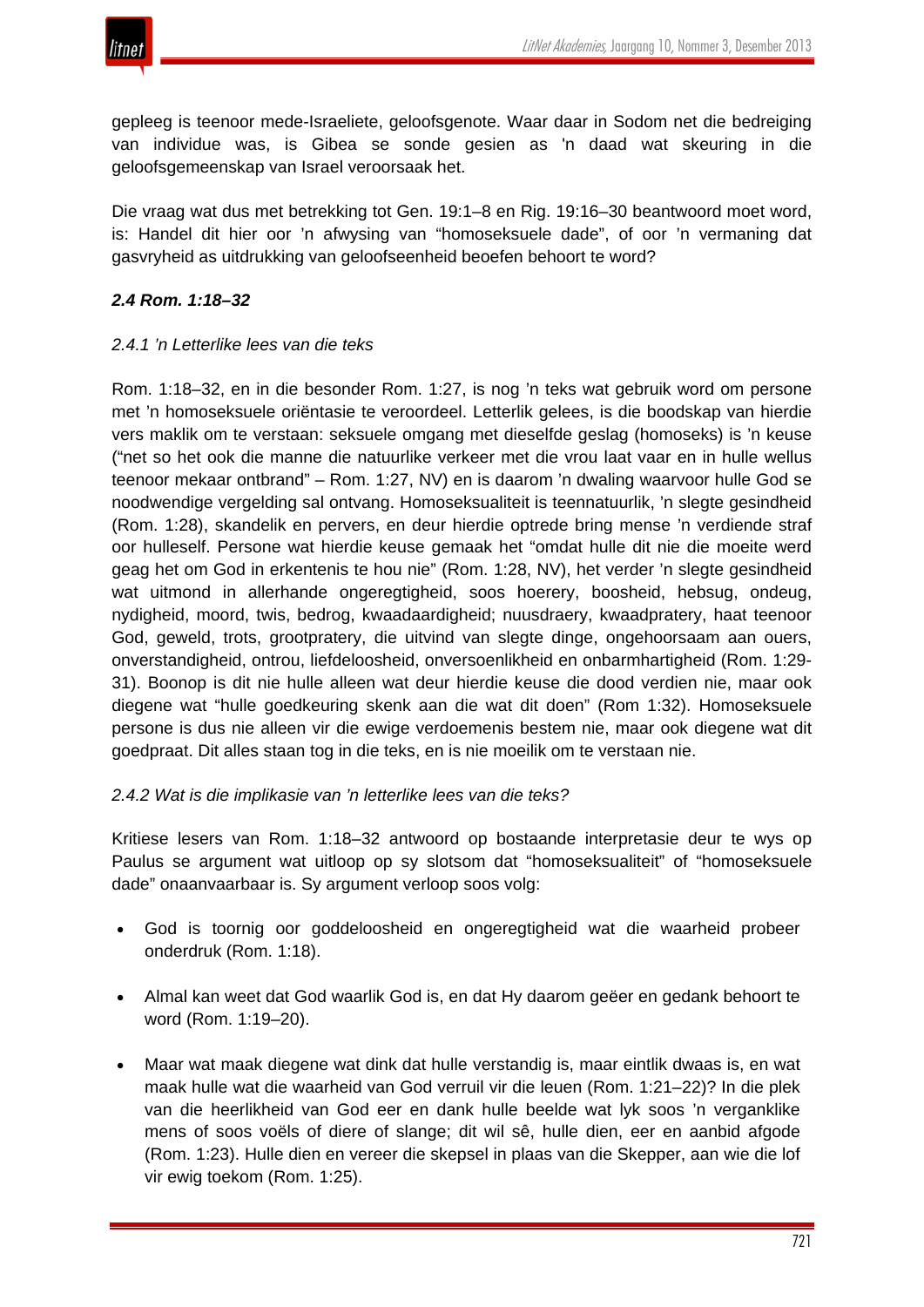

• Daarom (om hierdie rede) gee God hulle oor aan skandelike drifte en die drange van sedelike onreinheid, sodat hulle hulle liggame onder mekaar onteer met teennatuurlike omgang (homoseks – Rom. 1:24, 26–7).

Volgens Paulus se argument in Rom. 1:18–27 is "homoseksuele dade" dus die gevolg daarvan dat sekere mense God nie eer nie deur afgode te aanbid. As gevolg van hierdie optrede gee God hierdie mense oor aan teennatuurlike seksuele omgang met dieselfde geslag. Homoseksuele gedrag is dus die gevolg van afgodediens (vgl. Malina 2002b:407; Nicolson 2008:25; Rogers 2006:76). Indien die teks konsekwent letterlik gelees word, kan daar nie tot 'n ander gevolgtrekking gekom word nie.

Hierdie omgang met die teks roep egter 'n aantal vrae op: Is 'n homoseksuele oriëntasie en homoseksuele dade altyd die gevolg van afgodediens of opstand teen God, 'n lewenswyse wat volg wanneer mense die heerlikheid van God nie raaksien nie? Is daar nie homoseksuele mense wat nie afgodery beoefen en God regtig liefhet en dien nie? En, as daar is, hoekom is hulle homoseksueel georiënteerd? Wat gemaak indien dit wel so is dat sekere mense se natuurlike seksuele oriëntasie wel homoseksueel is? Sou hulle beoefening van homoseksualiteit dan nog steeds as "teennatuurlik" beskou moet word?

Wat van Rom. 1:29–31? Stel Paulus nie hierdie sondes (ongeregtigheid, slegheid, hebsug, gemeenheid, jaloesie, moord, twis, bedrog, kwaadwilligheid, skinder, hooghartigheid, verwaandheid, ongehoorsaam aan ouers, onverstandigheid, onbetroubaarheid en liefdeloosheid) op dieselfde vlak as homoseks nie? Indien dit wel die geval is, hoekom sou homoseksualiteit 'n "groter" sonde wees as die ander sondes op Paulus se lysie? En waarom sou diegene met 'n homoseksuele oriëntasie nie in die amp van predikant mag dien nie, maar diegene wat gemeen is met ander, op ander jaloers is, wat met ander twis en van ander skinder, wel in die amp van predikant mag dien?

Duidelik skep 'n letterlike lees van hierdie en ander tekste wat "homoseksualiteit" sogenaamd verbied, oneindige probleme, soos Spong (2009:58) dit dan ook stel: "It is hard to be a biblical literalist if one actually reads the Bible ... [W]hen read literally it only began to multiply … questions and … anxieties."

# *2.4.3 'n Kritiese lees van die teks*

In 'n poging om te verstaan wat Paulus in Rom. 1:26–27 bedoel met sy verwysings na homoseks (seks met dieselfde geslag wat betref mans en vroue), oordeel die kritiese leser, is dit nodig om te verstaan wat Paulus met die uitdrukking παρὰ φύσιν (*para physin*, "teennatuurlik") bedoel het. Volgens Paulus is seks met dieselfde geslag 'n optrede wat teen die natuur indruis en dus teennatuurlik is. Wat bedoel Paulus hiermee?

Verskeie moontlikhede kan aangetoon word:

• Die eerste moontlikheid is dat Paulus na homoseks verwys as iets wat buitengewoon of onkonvensioneel is, 'n optrede wat teen alle verwagtings indruis (kyk bv. Countryman 2007:114). Hierdie moontlike betekenis van *para physin* kan uit Rom. 11:24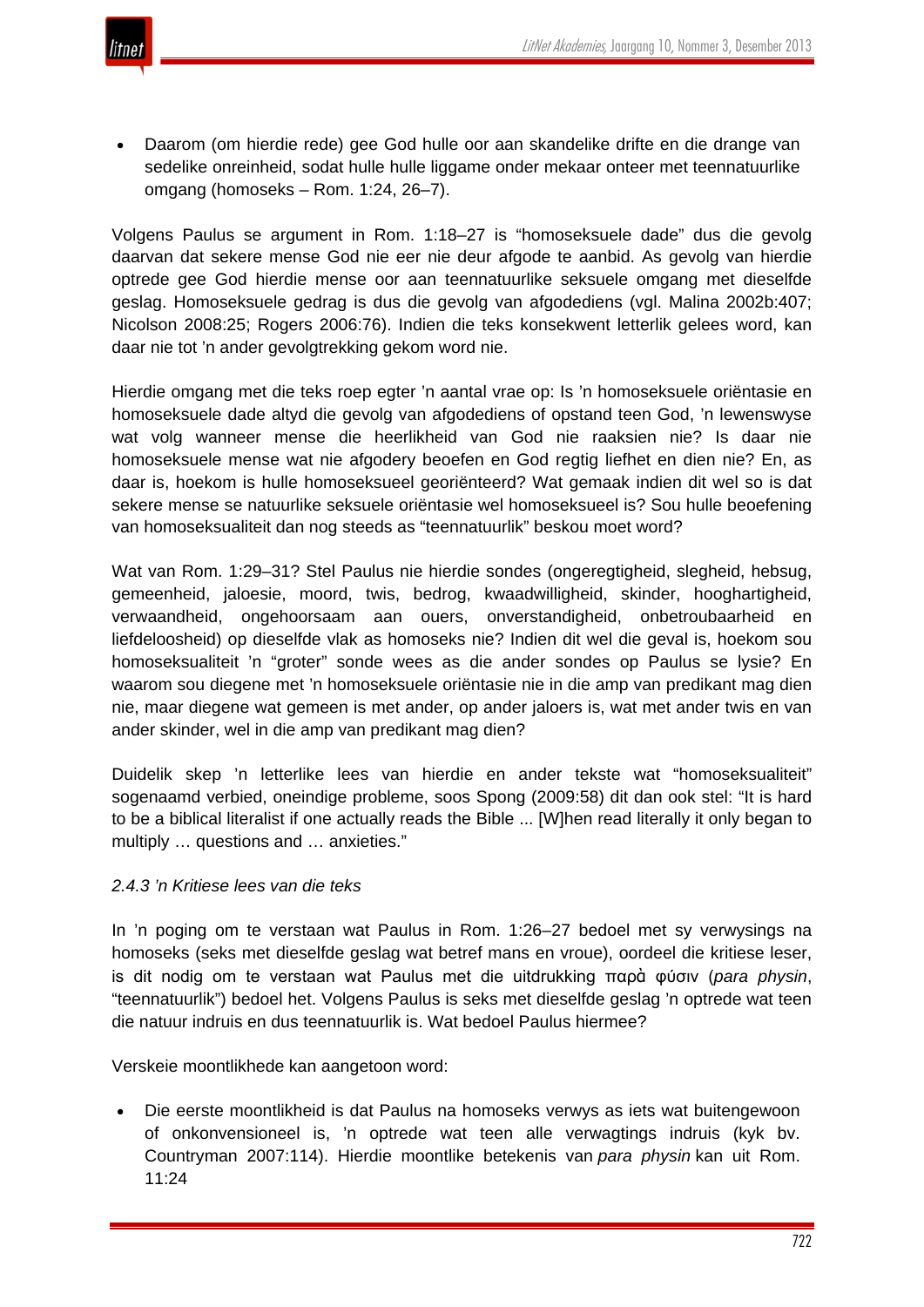

afgelei word, waar Paulus beide die uitdrukkings *natuurlik* (κατὰ φύσιν – *kata physin*) en *teennatuurlik* (παρὰ φύσιν – *para physin*) gebruik. Volgens Paulus het God die onkonvensionele gedoen deur die heidene (wat met 'n olyfboom wat van nature [*kata physin*] wild groei, vergelyk word) in Israel (wat met 'n olyfboom vergelyk word wat van nature [*kata physin*] mak groei [verbou is]), in te ent. Hierdie optrede van God beskryf Paulus as *para physin*, dit wil sê, 'n optrede wat onkonvensioneel is. So verstaan, wys Paulus homoseks af omdat dit afwyk van wat as konvensioneel of gewoon beskou sou kon word (Rogers 2006:77–8).

- 'n Tweede moontlikheid is om Paulus se gebruik van *para physin* te verstaan teen die agtergrond van wat reeds gesê is oor God se heiligheid, wat verstaan is in terme van God se skepping waarvolgens aan elke skepsel en skepping 'n spesifieke plek en funksie toegeken is. Mans moes dus soos mans optree en vroue soos vroue, anders is dit as teennatuurlik beskou (Malina 2002b:396). Omdat daar in homoseks tussen mans 'n man gepenetreer word (optree soos 'n vrou), of in homoseks tussen vroue 'n vrou die rol van 'n man inneem, beskou Paulus hierdie dade as *para physin*, en daarom as onaanvaarbaar (Loader 2012:297).
- 'n Derde moontlike verstaan van *para physin* hou verband met 'n oortuiging wat bestaan het in die kultuurwêreld waaruit die teks kom, naamlik dat seksuele kontak alleen met die oog op voortplanting moes plaasvind (Van Eck 2007:103–28; vgl. Loader 2012:311; Nicolson 2008:25; Seow 2006:25). Omdat homoseks nie tot voortplanting as die "natuurlike" doel van seksuele kontak kan lei nie, word dit deur Paulus as *para physin* beskou.
- Nog 'n moontlikheid is dat Paulus hier uitgaan van 'n oortuiging van sy tyd dat alle spesies so geskape is dat seksuele omgang as natuurlik beskou word alleen wanneer dit plaasvind op die wyse wat vir elke spesie "natuurlik" geskep is (kyk bv. Artemidorus se *Oneirocritica*). Vir die mens is dit die frontale posisie met die man as aktiewe en die vrou as passiewe deelnemer aan die seksdaad. Enige ander seksuele posisie word as teennatuurlik (*para physin*) beskou (byvoorbeeld die vrou wat die aktiewe rol in die seksdaad speel). Anale seks, waar 'n man 'n ander man penetreer en die een man die passiewe rol vervul, is daarom ook teennatuurlik (Malina en Pilch 2006:230–1).
- 'n Laaste moontlike verstaan van die uitdrukking *para physin* kan te make hê met kulturele konvensie. In 1 Kor. 11:14–5 betoog Paulus dat dit onnatuurlik vir mans is om lang hare te hê en vir vroue om hulle hare kort te sny. 'n Man met lang hare was *para physin*, dit wil sê, teen die kulturele konvensie van die tyd waarin die teks geskryf is (Seow 1996:25).

Uit bostaande is dit duidelik dat dit nie 'n eenvoudige saak is om uit te maak wat Paulus presies met die uitdrukking *para physin* bedoel het nie. Wat Paulus wel duidelik stel, is dat homoseks teennatuurlik is omdat "vroue die natuurlike verkeer *verander* in verkeer wat teen die natuur is" (Rom. 1:26, eie beklemtoning), en "die manne die natuurlike verkeer met die vrou *laat vaar* en in hulle wellus teenoor mekaar ontbrand" (Rom. 1:27, eie beklemtoning). Hierdie twee teksverse is belangrik om Paulus se standpunt in Rom. 1 te verstaan. Volgens Paulus is die beoefening van homoseksualiteit 'n keuse: heteroseksuele persone gaan oor tot homoseksuele dade. Mans en vroue, wat "natuurlik" met die teenoorgestelde geslag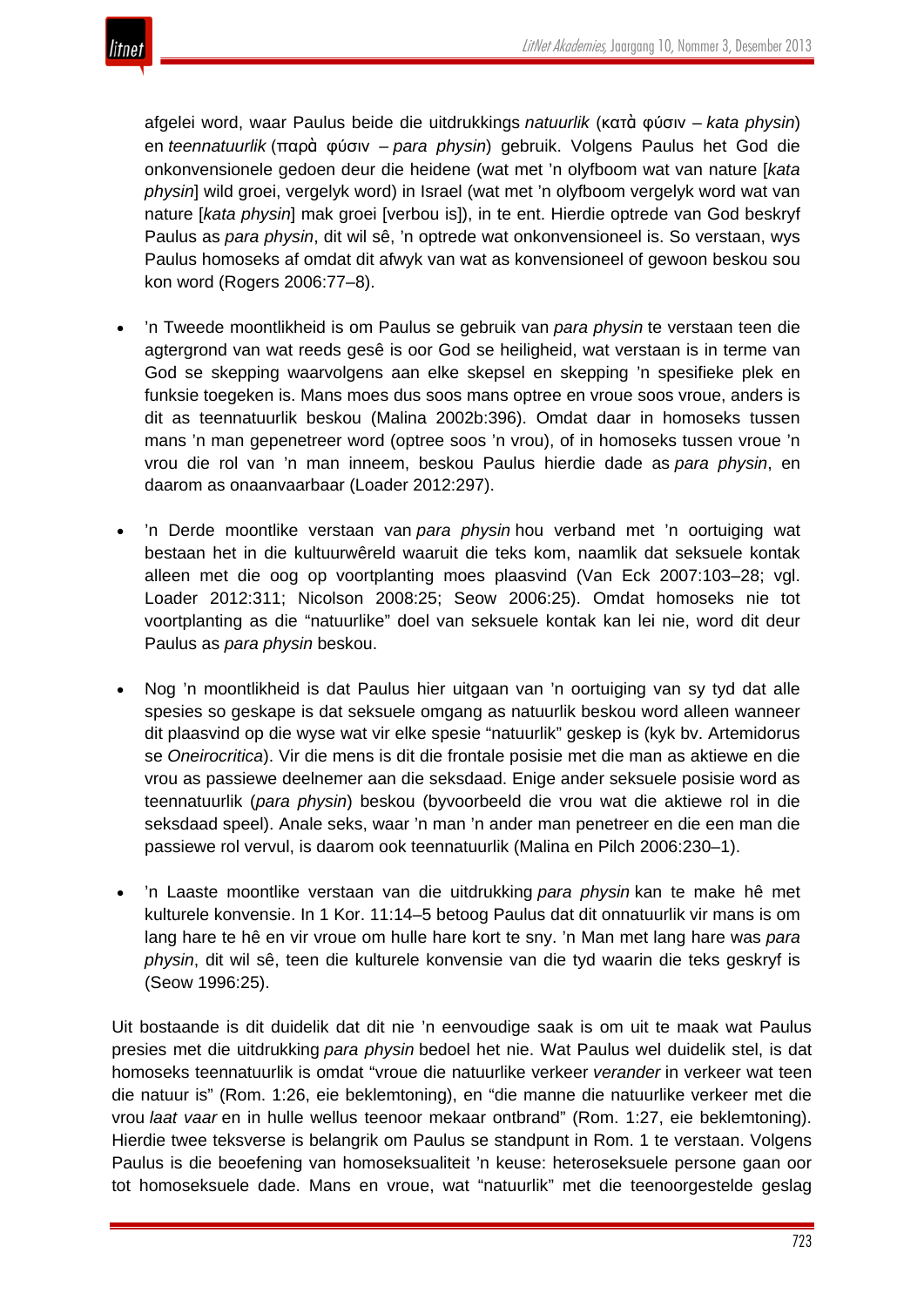

seksueel verkeer, het besluit om "teennatuurlik" op te tree.<sup>20</sup> Hieruit kan afgelei word dat Paulus nie iets soos 'n kern-homoseksuele persoon geken het nie, dit wil sê, iemand vir wie homoseksualiteit nie 'n keuse is nie, maar 'n natuurlike seksuele oriëntasie soos heteroseksualiteit vir heteroseksuele persone is.

Alleen om hierdie rede, voer sommige kritiese lesers aan, kan Rom. 1:26–27 nie gebruik word as 'n teks waarmee homoseksuele persone veroordeel word nie, en maak dit eintlik nie saak wat Paulus met die uitdrukking *para physin* bedoel het nie. Die vraag is of Paulus en sy wêreld iets soos kern-homoseksualiteit geken het. Indien nie, is die vraag dan of Paulus vir sy argument kwalik geneem kan word. Die antwoord hierop is negatief, maar dan sal in dieselfde asem gesê moet word dat hierdie uitspraak van Paulus tog seker nie op vandag van toepassing gemaak kan word nie. Daar is eenvoudig te veel persone vandag vir wie 'n homoseksuele oriëntasie net so natuurlik is as wat die heteroseksuele oriëntasie van heteroseksuele persone vir hulle is.

Die vrae wat ten opsigte van Rom. 1:18–32 beantwoord moet word, is inderdaad moeilik. Waarskynlik sal daar nooit vasgestel kan word presies wat agter Paulus se argument lê en wat hy presies met sy *para physin*–argument bedoel het nie.

Drie sake staan egter hier uit: Is homoseksualiteit altyd die gevolg van keuse, afgodediens, iets waartoe God mense oorgee omdat hulle Hom nie wil eer nie? Tweedens, kan homoseksualiteit 'n natuurlike seksuele oriëntasie wees soos heteroseksualiteit wel is? Of is dit altyd 'n keuse, soos Paulus impliseer? Laastens moet die vraag gevra word of heteroseksuele persone gekies het om heteroseksueel te wees en of hulle heteroseksueel is omdat dit hulle natuurlike seksuele oriëntasie is. Indien laasgenoemde waar is – wat dit heel waarskynlik is – is die vraag of dit dan nie ook vir homoseksuele persone geldig is nie? Wat van homoseksuele persone wat nie gekies het om homoseksueel te wees nie, maar vir wie dit "natuurlik" is?

# *2.5 1 Kor. 6:9–10*

# *2.5.1 Letterlike lees van die teks*

1 Kor. 6:9–10, oordeel diegene wat letterlik met tekste omgaan, se boodskap is duidelik en eenvoudig: mense wat homoseksualiteit beoefen se sonde is van sodanige omvang dat hulle nie deel sal kry aan die koninkryk van God nie. Homoseksualiteit is sonde en sal gestraf word.

#### *2.5.2 Wat is die implikasie van 'n letterlike lees van die teks?*

As homoseksualiteit sonde is, en persone wat homoseksualiteit beoefen, nie in die hemel sal kom nie, geld dieselfde dan seker ook vir diegene wat die ander sondes op die lysie pleeg: onsedelikes, afgodedienaars (en wat dit alles behels), egbrekers, diegene wat steel of geldgierig is, en mense wat dronkaards of kwaadpraters of bedrieërs is. Alleen wanneer – en dit is seker die beklemtoning van wat Paulus hier sê – hierdie persone hulle van hierdie dade bekeer, sal hulle gered word. 'n Persoon wat dus homoseksueel lewe omdat dit sy of haar normale seksuele oriëntasie is, sal nie gered word nie. Die oplossing vir homoseksuele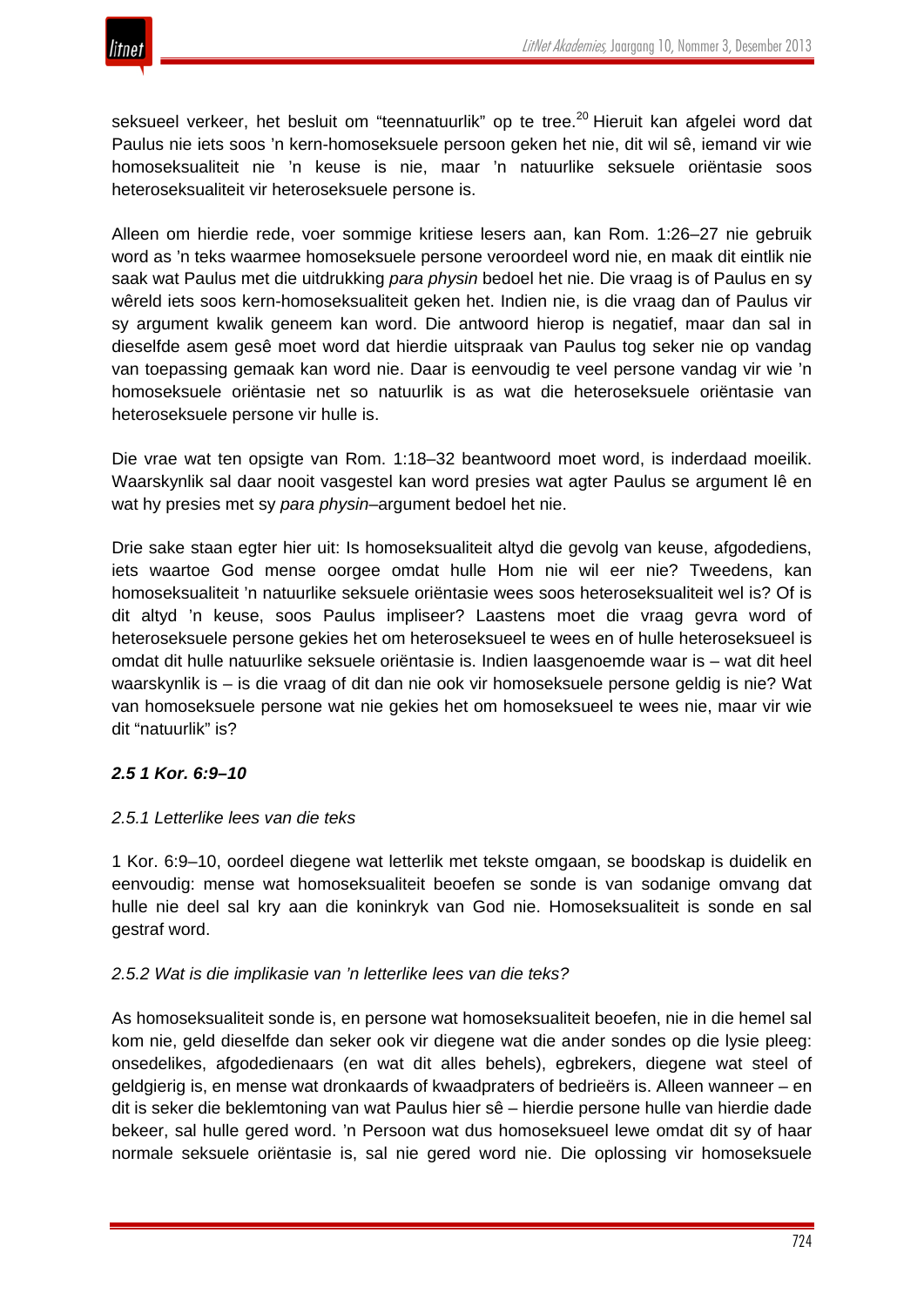

mense is daarom om heteroseksueel te word, en vir diegene wat skuldig is aan die res van die lysie om op te hou steel of te bedrieg.

## *2.5.3 Kritiese lees van die teks*

Die vertaling *mense wat homoseksualiteit beoefen* in die NV is 'n vertaling van twee woorde in die Griekse teks, te wete *malakoi* (μαλακοὶ) en *arsenokoītai* (ἀρσενοκοῖται). Die OV vertaal hierdie twee woorde met *wellustelinge*(*arsenokoītai*) en *sodomiete* (*malakoi*). Die vertaling van *malakoi* in die OV as *sodomiete* as sou dit na homoseksualiteit verwys, is nie die korrekte vertaling nie, aangesien Sodom se sonde (soos hier bo aangetoon is) nie "homoseksualiteit" was nie. Die OV se vertaling van *arsenokoītai* met *wellustelinge* is egter 'n goeie vertaling, soos hier onder aangetoon sal word.

Soos reeds opgemerk, is die NV se vertaling *mense wat homoseksualiteit beoefen* 'n vertaling van twee woorde in die Griekse teks, te wete *malakoi* en *arsenokoītai.* Wat beteken hierdie twee woorde? In alle beskikbare literatuur lyk dit of die woorde *malakoi* en *arsenokoītai* verwys na die twee partye wat by 'n homoseksuele daad betrokke is (Loader 2012:332; Martin 2006:129). Die persoon wat gepenetreer word, is die *malakoi*, en die persoon wat penetreer, word as die *arsenokoītai* beskryf (Loader 2012:328). Dit is heel waarskynlik die rede waarom die NV *malakoi* en *arsenokoītai* vertaal het met *mense wat homoseksualiteit beoefen*.

Wat beteken hierdie twee woorde heel waarskynlik? Wat *malakoi* betref, skyn dit die volgende te wees: die Griekse byvoeglike naamwoord *malakos* beteken letterlik "sag" (Loader 2012:327; Martin 2006:124) en dui op verwyfdheid "which in that culture was treated as a moral failing" (Rogers 2006:74). In 1 Kor. 6:9 word die manlike meervoudsvorm van die woord gebruik as 'n naamwoord wat verwys na "sagte mans". Wie is as "sagte mans" in die kultuurwêreld van Paulus beskou? Dit was mans wat deftige en sagte klere van sy gedra het (gewoonlik pers), hulle hare versorg het, juwele gedra het, van parfuum gebruik gemaak het, te veel geëet en gedrink het, lang hare gehad en geskeer het, en te veel gelag of gedans het (kyk Martin 2006:128; Nissinen 1998:118). 'n Goeie voorbeeld van so 'n "sagte man" is die ryk man in die gelykenis van die ryk man en Lasarus (Luk 16:19). Hierdie verstaan van wat 'n "sagte man" was, word bevestig deur die enigste ander verwysing na *malakoi* in die Nuwe Testament, te wete in Matteus 11:8 en Lukas 7:25, waar dit vertaal word met *sagte klere*. Volgens Matteus 11:8 word mense met "sagte klere" in paleise aangetref. Die kontras hier is tussen Johannes die Doper se kleredrag ("manlike" klere van kameelhaar gedra met 'n leerband; Matt. 3:4) en die "vroulike" klere van konings in paleise (sagte klere van sy).<sup>21</sup>

Dit is belangrik om raak te sien dat *malakoi* en *malakos* in die Nuwe Testament in die eerste plek nie 'n seksuele konnotasie het nie. Dit het egter ook, in sowel die Nuwe Testament as in verskeie ander bronne, wel 'n seksuele konnotasie wat verband hou met bogenoemde verstaan van "sagte mans". In verskeie buite-Bybelse tekste<sup>22</sup> word daar verwys na mans, veral jong seuns, wat hulle vel sag gemaak het deur hulle beenhare te skeer en hulleself te poeier (soos vroue) om hulleself as manlike prostitute verkoop te kry (Martin 2006:124– 5).<sup>23</sup> Dat hierdie optrede heel waarskynlik dit is waarna *malakoi* in 1 Kor. 6:9 verwys, word bevestig deur Paulus se gebruik van die woorde *pornoi* (*prostitute*) en *moichoi* (*egbrekers*) saam met *malakoi* in 1 Kor. 6:9, asook sy verwysings na prostitusie in 1 Kor. 6:15–20 (Elliott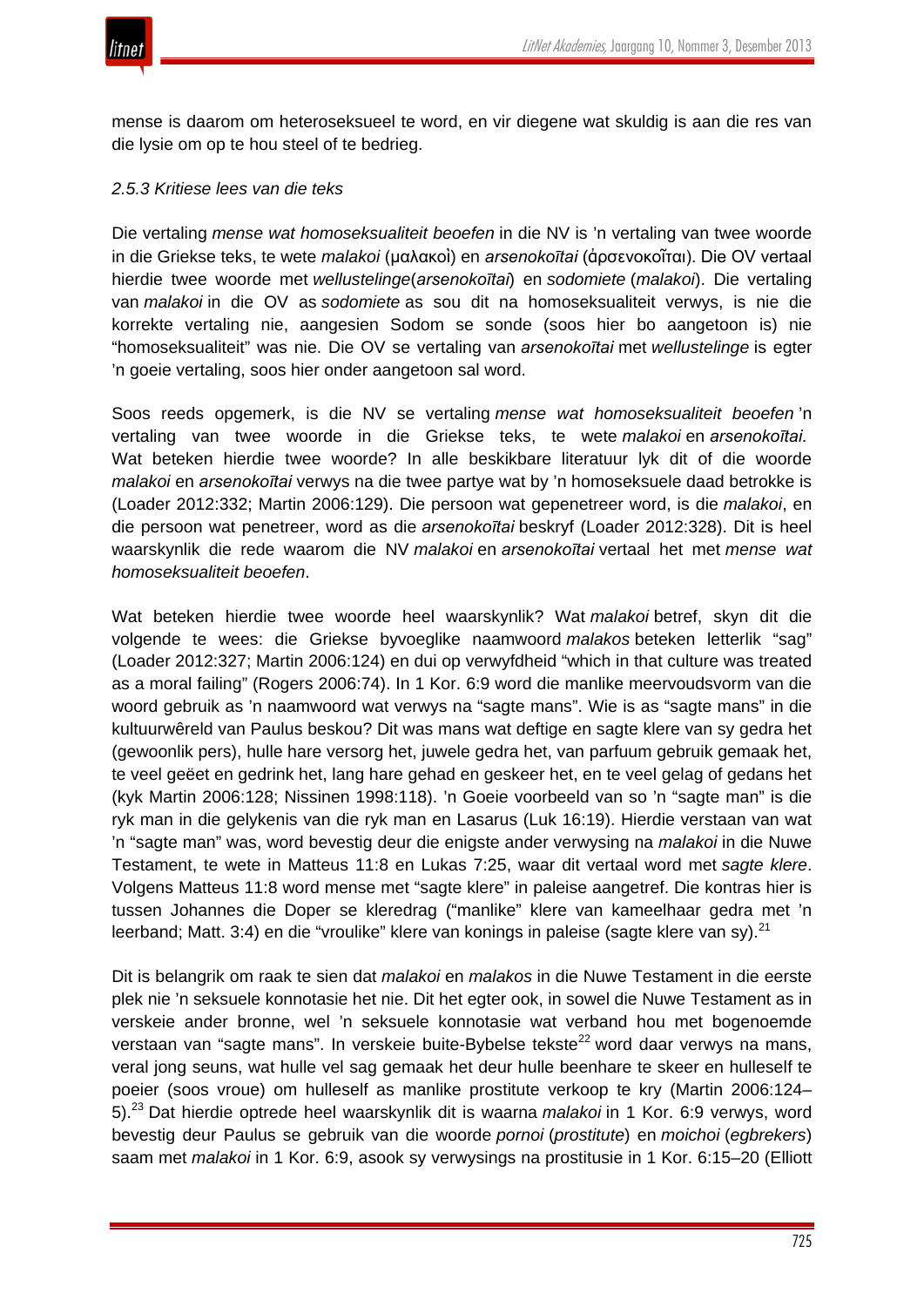2004:23). Hierdie jong seuns het gewoonlik seks aan ouer mans gebied teen betaling; dit wil sê, hulle het prostitusie gepleeg, iets wat Paulus sterk afwys in 1 Kor. 6.

Oor die moontlike vertaling van *arsenokoītai* sou die volgende opmerkings gemaak kon word: die woord kom in die Nuwe Testament net in 1 Kor. 6:9 en in 1 Tim. 1:10 voor. Dit wil lyk of hierdie woord verwys na ouer heteroseksuele mans wat jonger seuns uitbuit deur hulle as "minnaars" aan te hou of jong seuns en mans (dikwels slawe) vanuit 'n magsposisie uitbuit om hulle seksuele lus te bevredig (Elliott 2004:31).

Die min voorkomste van *arsenokoītai* in beskikbare tekste wat kan help om te bepaal wat die woord beteken het, is die grootste probleem met die bepaling van die betekenis daarvan. Wat wel interessant is, is dat die woord meestal in sondelyste voorkom, en dan nie in die konteks van seksuele misdrywe soos prostitusie of egbreuk nie, maar in die konteks van ekonomiese ongeregtigheid of ekonomiese uitbuiting (Martin 2006:120). Drie tekste kan in hierdie verband genoem word. In die *Sibillynse Orakel* 2.70–77 kom die woord voor in 'n lys wat handel oor ekonomiese sondes (byvoorbeeld die steel van saad, die wanbetaling van werkers of die onderdrukking van die armes). Die gebruik van die woord staan dus hier in verband met een of ander vorm van ekonomiese uitbuiting deur middel van seks (byvoorbeeld prostitusie, seks teen 'n geringe betaling of seks in ruil vir gunste; kyk Martin 2006:120–1). In die buite-Bybelse boek Handelinge van Johannes word die woord in dieselfde konteks gebruik deur dit te lys saam met roof, bedrog, steel en die verlustiging in rykdom ten koste van die armes. Interessant is dat die skrywer van Handelinge van Johanneswel seksuele sondes aanspreek (Handelinge van Johannes 35), maar dat *arsenokoītai* nie in hierdie lys voorkom nie (Martin 2006:121). In die derde teks, Teofilus van Antiogië se*Aan Autolychus*, kom daar ook 'n sondelys voor. Hierdie lys bestaan uit vyf dele: seksuele oortredings (wat prostitusie en egbreuk insluit), ekonomiese misdrywe (wat na roof, plunder en bedrog verwys), sonde wat die gevolg van onbeheerde emosies is (byvoorbeeld jaloesie en wraak), sonde wat met trots te make het (byvoorbeeld selfvoldaanheid en hoogmoed), en sonde wat verband hou met familieverhoudings (ongehoorsaamheid aan ouers en die verkoop van kinders). Interessant is dat *arsenokoītai* ook deel is van hierdie lys, en gelys word onder ekonomiese misdrywe en nie onder seksuele oortredings nie (Martin 2006:122; kyk ook Nissinen 1998:113).

Uit hierdie tekste is dit duidelik dat *arsenokoītai* heel waarskynlik te make het met die ekonomiese uitbuiting van ander deur seks: "some kind of economic exploitation, probably by sexual means: rape or sex by economic coercion, prostitution, pimping, or something of that sort" (Martin 2006:121). Die OV se vertaling van *arsenokoītai* as *wellustelinge* is daarom in die kol: die penetrasie van 'n man in terme van ekonomiese uitbuiting (Loader 2012:332).<sup>24</sup> Wanneer *arsenokoītai* so verstaan word, maak dit sin dat Paulus in 1 Kor. 6:9 die woorde *arsenokoītai* en *malakoi* saam gebruik – waarna Paulus hier verwys, is ten minste pederastie, die uitbuiting van "gewillige" jonger seuns (vir geld) deur heteroseksuele mans (Loader 2012:330; Nicolson 2008:27; Steyn 2007:629).<sup>25</sup> In hierdie verband maak Loader (2012:332) die volgende belangrike opmerking: "It is certainly inappropriate to translate either word by the modern term, 'homosexual', because the common understanding was that men engaging in such activity were just as likely also to be engaging in sex with women, both licit and illicit."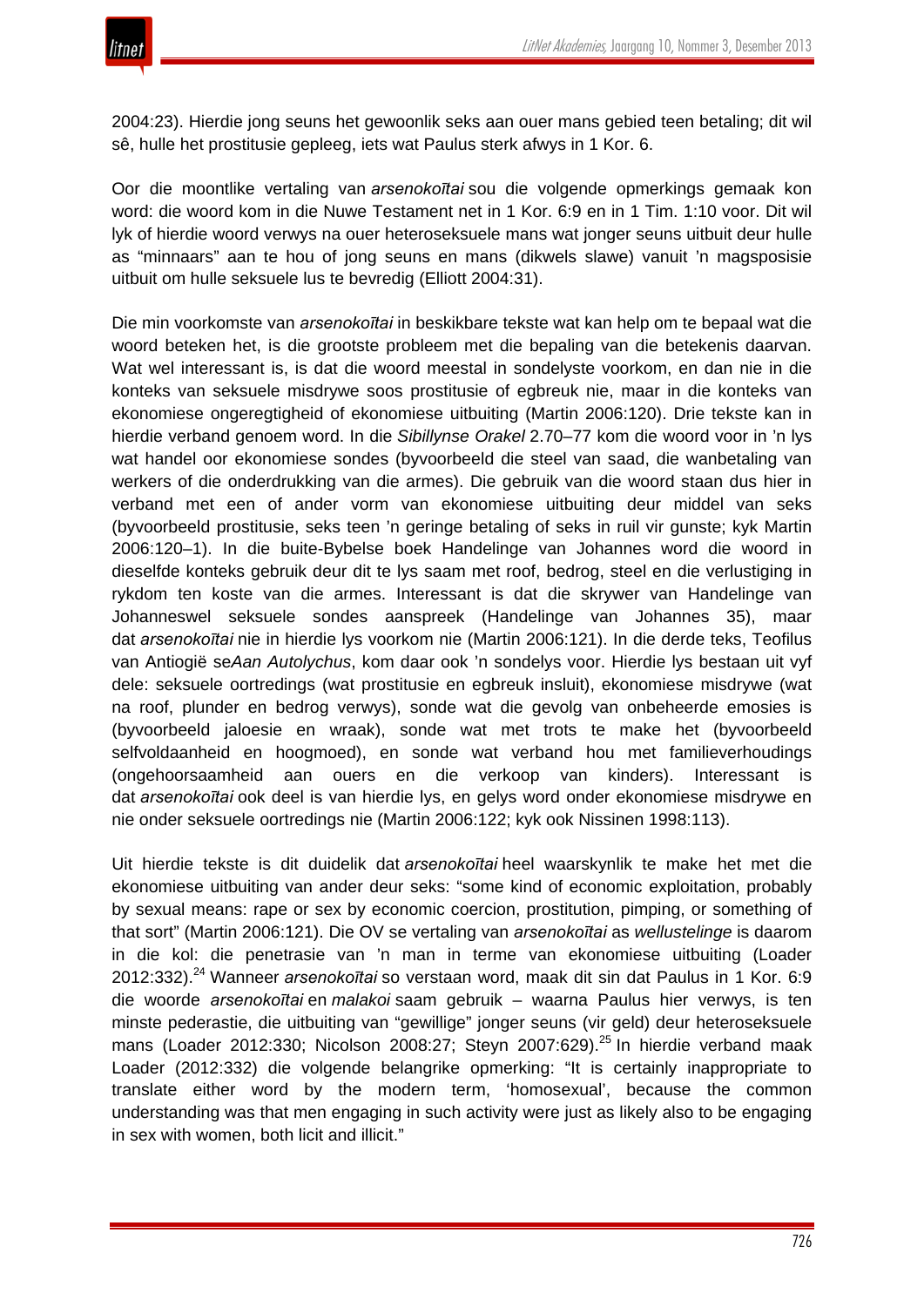

Wat die interpretasie van 1 Kor. 6:9 betref, is die belangrike vraag dus: Waarna verwys hierdie teks? Is dit na "mense wat homoseksualiteit beoefen" (NV) of "sodomiete" (OV), of is dit na uitbuitende seks in die konteks van ekonomiese uitbuiting (byvoorbeeld pederastie, die penetrasie van 'n slaaf of 'n ekonomiese behoeftige)? Indien dit laasgenoemde is, het Paulus hier nie homoseksualiteit – soos dit vandag verstaan word – in die oog nie, maar die uitbuiting van een persoon deur 'n ander in 'n seksueel-ekonomiese konteks.

# *2.6 1 Tim. 1:8–10*

# *2.6.1 Letterlike lees van die teks*

1 Tim. 1:8–10 is die laaste teks van sewe wat ingespan word deur letterlike lesers van die Bybelse teks om "homoseksualiteit" te veroordeel. Die betekenis van die teks, letterlik gelees, is weer eens duidelik: die wet van God is daar vir diegene wat hulle nie aan wet en orde steur nie, naamlik hulle wat nie eerbied het vir wat heilig en gewyd is nie, dié wat 'n vader of moeder doodmaak, moordenaars, ontugtiges, mense wat homoseksualiteit beoefen, ontvoerders, leuenaars of mense wat meineed pleeg. Homoseksualiteit is dus verkeerd, goddeloos en in stryd met die gesonde leer. Kortom, homoseksualiteit is sonde.

## *2.6.2 Wat is die implikasie van 'n letterlike lees van die teks?*

Al hierdie dade in 1 Tim. 1:9–10 behoort oor dieselfde kam geskeer te word. Persone wat homoseksualiteit aktief beoefen, mag byvoorbeeld nie in een van die ampte van die kerk dien nie. Moet hierdie reëling dan nie ook geld vir hulle wat verkeersoortredings begaan ("hulle nie aan wet en orde steur nie"), leuens vertel of meineed pleeg nie? Hoekom word homoseksualiteit verhef as 'n "sonde" wat groter as ander "sondes" is?

#### *2.6.3 Kritiese lees van die teks*

Dit is interessant dat 1 Kor. 6:9 sowel as 1 Tim. 1:10 in die NV vertaal is met *mense wat homoseksualiteit beoefen*, terwyl die Griekse teks van hierdie twee verse van mekaar verskil. Waar 1 Kor. 6:9 na *arsenokoītai* én *malakoi* verwys, bevat die Griekse teks van 1 Tim. 1:10 net die woord *arsenokoītais* (die meervoudsvorm)*.* <sup>26</sup> Hoekom hier dieselfde vertaling, terwyl die Griekse teks nie dieselfde is nie? Kan albei vertalings korrek wees, veral gesien in die lig van die moontlike betekenis van *arsenokoītais*, soos reeds bespreek?

Wat 1 Tim. 1:10 se verwysing na "mense wat homoseksualiteit beoefen" betref, is daar, gesien in die lig van die betekenis van *arsenokoītai*, soos reeds bespreek, twee moontlikhede. Die woord *arsenokoītais* kan eerstens verwys na ouer *heteroseksuele* mans wat jonger seuns uitbuit deur hulle as "minnaars" aan te hou of te gebruik om hulle seksuele lus te bevredig. 'n Tweede moontlike lees van die teks is dat die drie opeenvolgende beskrywings "ontugtiges" (πόρνοις), "mense wat homoseksualiteit beoefen" (ἀρσενοκοίταις) en "ontvoerders" of "slawehandelaars" (ἀνδραποδισταῖς) saam gelees moet word (Geyser 2002:1655–77). Wanneer die teks so gelees word, handel 1 Tim. 1:9–10 oor slawehandelaars wat met slawekinders in die mark van prostitusie handel dryf, oftewel mensehandel (Geyser 2002:1671; Steyn 2007:634). Harrill (2006:129–33) het (in seker die grondigste studie tot dusver oor slawerny in die tyd van die Nuwe Testament) in hierdie verband aangetoon dat dit algemene gebruik onder slawehandelaars was om jong slawe te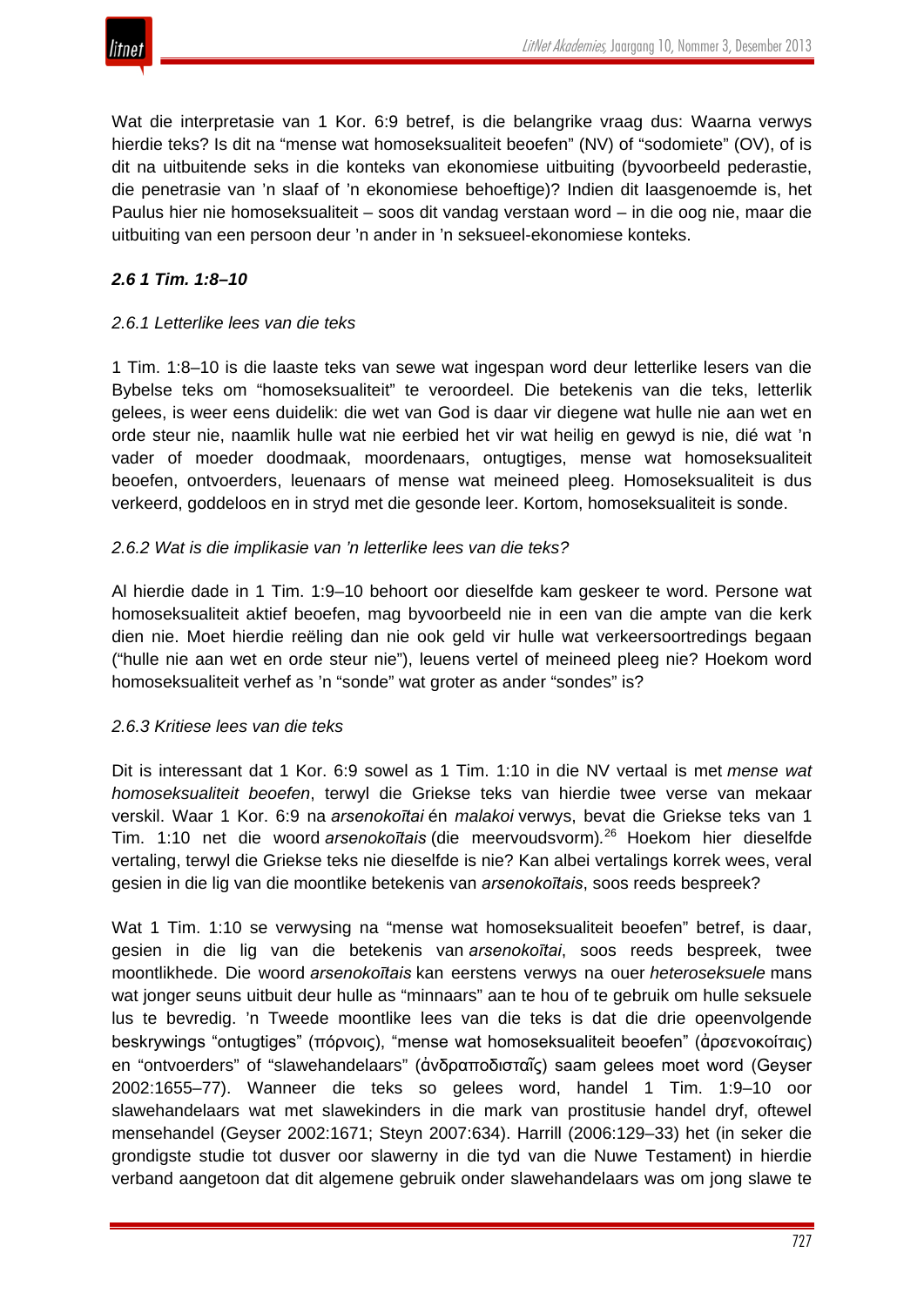

"vervroulik" (o.a. deur kosmetiese ingryping) in 'n poging om die slawe aantrekliker vir voornemende kopers te maak. Ook hier dra *arsenokoītais* dus die konnotasie van ekonomiese uitbuiting.<sup>27</sup>

Die belangrike vraag om ten opsigte van 1 Tim. 1:10 te beantwoord is dieselfde as by 1 Kor. 6:9: Verwys die teks na "mense wat homoseksualiteit beoefen" (NV) of "sodomiete" (OV), of na die ekonomiese uitbuiting van persone deur middel van seks? Wys Paulus hier homoseksualiteit af soos dit vandag as normale seksuele oriëntasie geken word, of pederastie en ekonomiese seksuele uitbuiting – die uitbuiting van weerlose persone deur 'n ander (vanuit 'n posisie van mag) in 'n seksuele konteks?

# **3. Slotopmerkings**

Uit bostaande is dit duidelik dat 'n bepaalde Skrifhantering in 'n een-tot-een-verhouding staan in die afwysing of aanvaarding van homoseksualiteit as seksuele oriëntasie. Letterlik gelees word die sewe bespreekte tekste gebruik om homoseksuele persone as sondig te beoordeel. Persone wat die Bybel letterlik lees, voer aan dat hulle nie homoseksualiteit afkeur nie, maar bloot die Bybel daaroor raadpleeg. In die sewe tekste waar daar (in die vertaling) na "homoseksualiteit" verwys word, lui die argument, is dit tog duidelik dat homoseksualiteit as 'n sonde uitgewys word. Dit stáán eenvoudig daar, en daarom is die saak glashelder.

Diegene wat die Bybelse teks krities in terme van sy sosiale konteks lees, aandag skenk aan die filologiese betekenis van woorde (deur studie van literêre tekste met die oog op die taalkundige ontleding daarvan), en vertalings as interpretasie beskou, se antwoord hierop is dat die saak nie so eenvoudig is nie. Indien die gebruik van die woord *homoseksualiteit* (wat per slot van rekening nie in die Bybel voorkom nie) in die grondtale ondersoek word, dui dit daarop dat daar in hierdie sewe tekste nie na homoseksualiteit verwys word soos dit vandag as 'n normale seksuele oriëntasie verstaan word nie. Verder skep 'n letterlike lees van hierdie tekste bepaalde probleme, veral as die tekste konsekwent letterlik gelees word. Die gevolgtrekking waartoe gekom word, is dat die sewe tekste nie homoseksualiteit in die oog het nie:

- Lev. 18:22 en 20:13 handel oor die verbod om soos 'n vrou op te tree.
- Gen. 19:1–8 en Rig. 19:16–30 handel oor skending van die opdrag tot gasvryheid deur onder andere die verkragting van mans of die poging om mans te "vervroulik" deur hulle te penetreer.
- In Rom. 1:27 word homoseksualiteit in alle gevalle as teennatuurlik verstaan (dit kan nie 'n natuurlike seksuele oriëntasie wees nie) en word dit uitgebeeld as die gevolg van afgodediens. Homoseksuele aktiwiteit word verder as 'n keuse getipeer.
- 1 Kor. 6:9 en 1 Tim. 1:10 handel oor die uitbuitende pleeg van pederastie, kinderprostitusie en die ekonomiese uitbuiting van (onskuldige) minderes (soos slawe) in 'n seksuele konteks.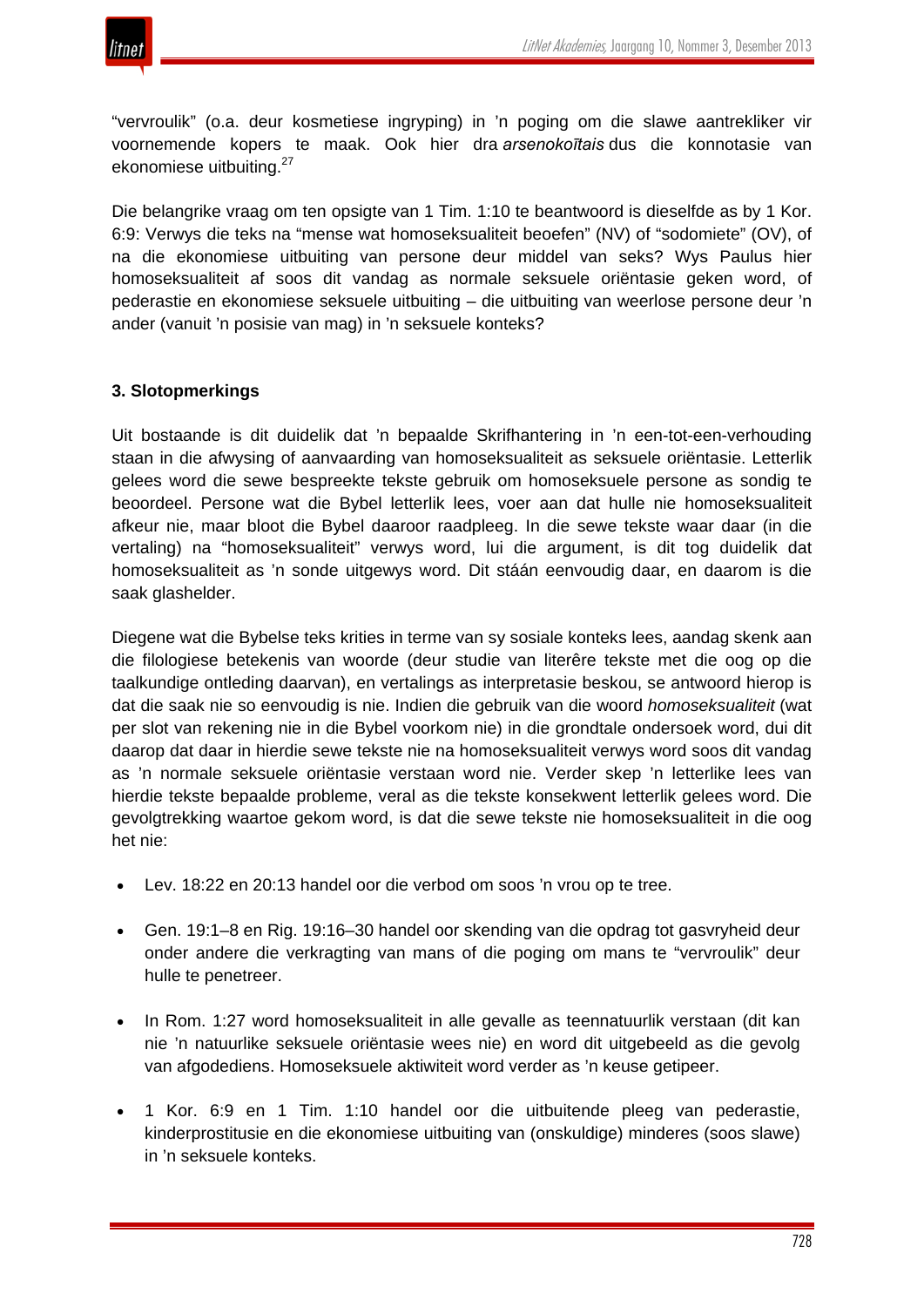



Die swaartepunt en slotsom van 'n kritiese lees van die sewe tekste is dus dat die woord *homoseksualiteit*, soos dit vandag verstaan word, nie in die Bybel voorkom nie.

Wat duidelik is uit bostaande bespreking van die sewe tekste, is dat dit nie soseer oor verskillende standpunte gaan nie, maar oor verskillende Skrifhanterings en -vertalings. Dit is hierdie saak waarop die debat oor homoseksualiteit behoort te fokus indien die twee teenoorstaande standpunte nader aan mekaar wil beweeg. Indien dit nie gebeur nie, is daar geen uitkoms vir 'n debat wat soms op onverkwiklike wyses gevoer word ten koste van die getuienis van die kerk nie.

# **Bibliografie**

Balch, D.L. (red.). 2000. *Homosexuality, science and the "plain sense" of Scripture*. Grand Rapids: William B. Eerdmans.

Bird, P.A. 2000. The Bible in Christian ethical deliberation concerning homosexuality: Old Testament contributions. In Balch (red.) 2000.

Brawley, R.L. (red.). 2006. *Biblical ethics and homosexuality: Listening to Scripture*. Louisville: Westminster John Knox.

Collins, R.F. 2000. *Sexual ethics and the New Testament: Behavior and belief.* New York: Crossroad.

Countryman, L.W. 2007. *Dirt, greed and sex: Sexual ethics in the New Testament*, *and their implications for today.* Philadelphia: Fortress.

De Villiers, E. 2006. Gee die Bybel nog vandag aan ons morele oriëntering oor kwessies soos homoseksualiteit? *Acta Theologica,* 2006(1):54–78.

Gagnon, R.A.J. 2001. *The Bible and homosexual practice: Texts and hermeneutics.* Nashville: Abingdon.

Geyser, P.A. 2002. Bybelse getuienis oor homoseksualiteit – met ander oë gesien. *HTS,* 58(4):1655–77.

Guest, D. (red.). 2006. *Queer Bible commentary*. Londen: SCM Press.

Gur-Klein, T. 2003. Sexual hospitality in the Hebrew Bible? http://www.lectio.unibe.ch/03\_2/gur.pdf (30 Mei 2013 geraadpleeg).

Hanks, T. 2006. Romans. In Guest (red.) 2006.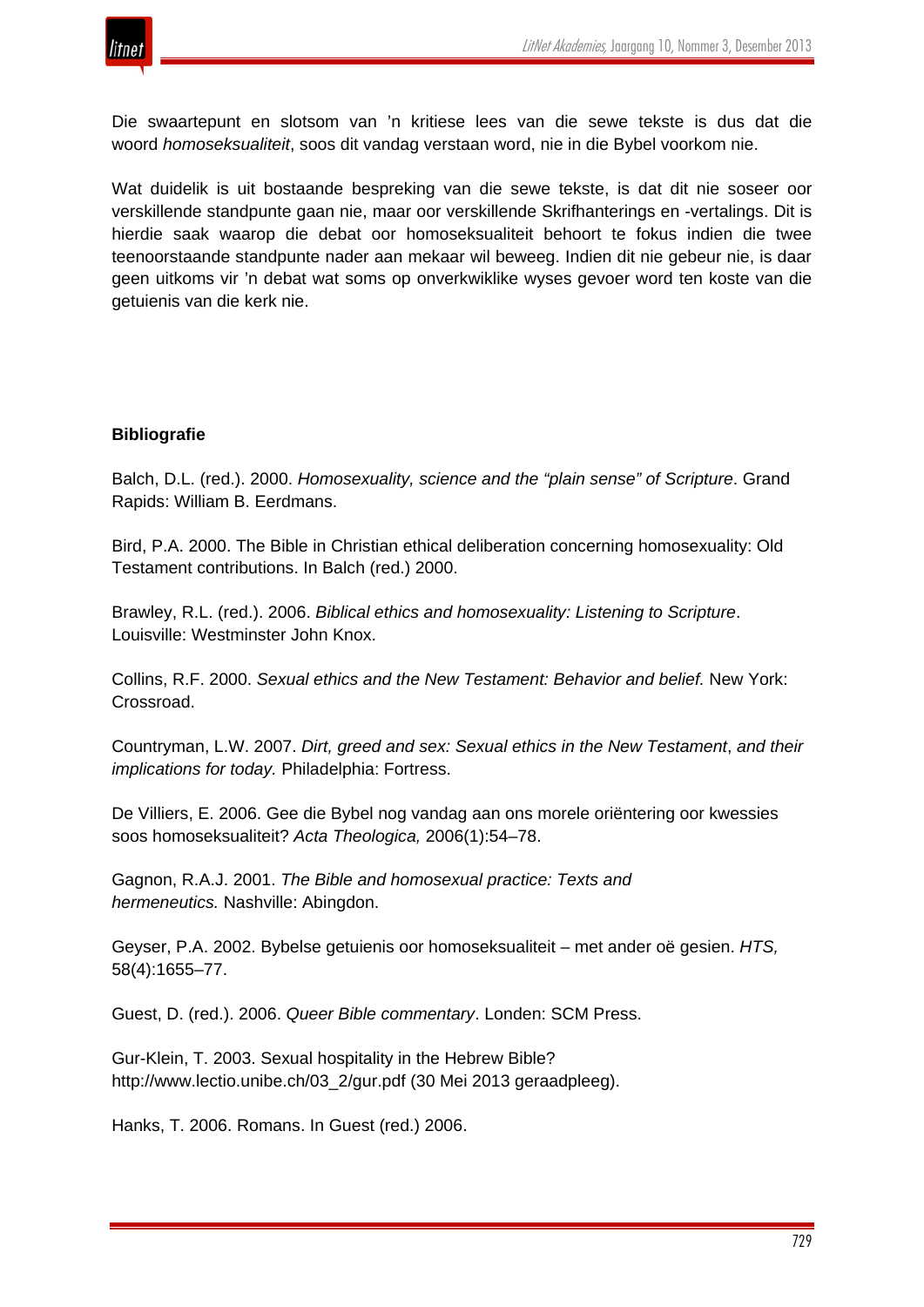

Harrill, J.A. 2006. *Slaves in the New Testament: Literary, social, and moral dimensions*. Minneapolis: Fortress.

Hearon, H.E. 2006. 1 and 2 Corinthians. In Guest (red.) 2006.

Helminiak, D.A. 2000. *What the Bible really says about homosexualit*y*.* Tijaque: Alamo Square Press.

Heyns, J.A. 1986. *Teologiese Etiek, deel 2/1*. Pretoria: N.G. Kerkboekhandel Transvaal.

Human, D.J. 2006. Perspektiewe op erotiek en seksualiteit in die ou Nabye Ooste. *Verbum et Ecclesiae,* 27(1):1–25.

Loader, W. 1990. *A tale of two cities: Sodom and Gomorrah in the Old Testament, early Jewish and early Christian traditions*. Kampen: Uitgeverij Kok. (CBET 1.)

—. 2012. *The New Testament on sexuality*. Grand Rapids: William B. Eerdmans Publishing Company.

Malina, B.J. 2002a. The New Testament and homosexuality? Part 1: The social system behind Romans. *Verbum et Ecclesia,* 23(1):142–50.

—. 2002b. The New Testament and homosexuality? Part 2: The traditions influencing Paul's thinking in Romans 1. *Verbum et Ecclesia,* 23(2):393–407.

Malina, B.J. en J.J. Pilch. 2006. *Social science commentary on the letters of Paul*. Minneapolis: Fortress.

Martin, D.B. 2006. *Arsenokoitês* and *malakos*: Meaning and consequences. In Brawley (red.) 2006.

Melcher, S.J. 1996. The Holiness Code and human sexuality. In Brawley (red.) 2006.

Milgrom, J. 2004. Does the Bible prohibit homosexuality? http://www.home.earthlink.net/~ecorebbe/id18.html (21 Mei 2013 geraadpleeg).

Nicolson, R.B. 2008. *The church and same-sex marriage*. Pietermaritzburg: Cluster Publications. (Signs of the time series.)

Nissinen, M. 1998. *Homoeroticism in the Biblical world: A historical perspective*. Vertaal deur K. Stjerna. Minneapolis: Fortress.

Rogers, J. 2006. *Jesus, the Bible and homosexuality: Explode the myths, heal the church*. Louisville: Westminster John Knox.

Seow, C.-L. 2006. Textual orientation. In Brawley (red.) 2006.

Smit, D.J. 2006. *Neem, lees! Hoe ons die Bybel hoor en verstaan*. Paarl: Lux Verbi.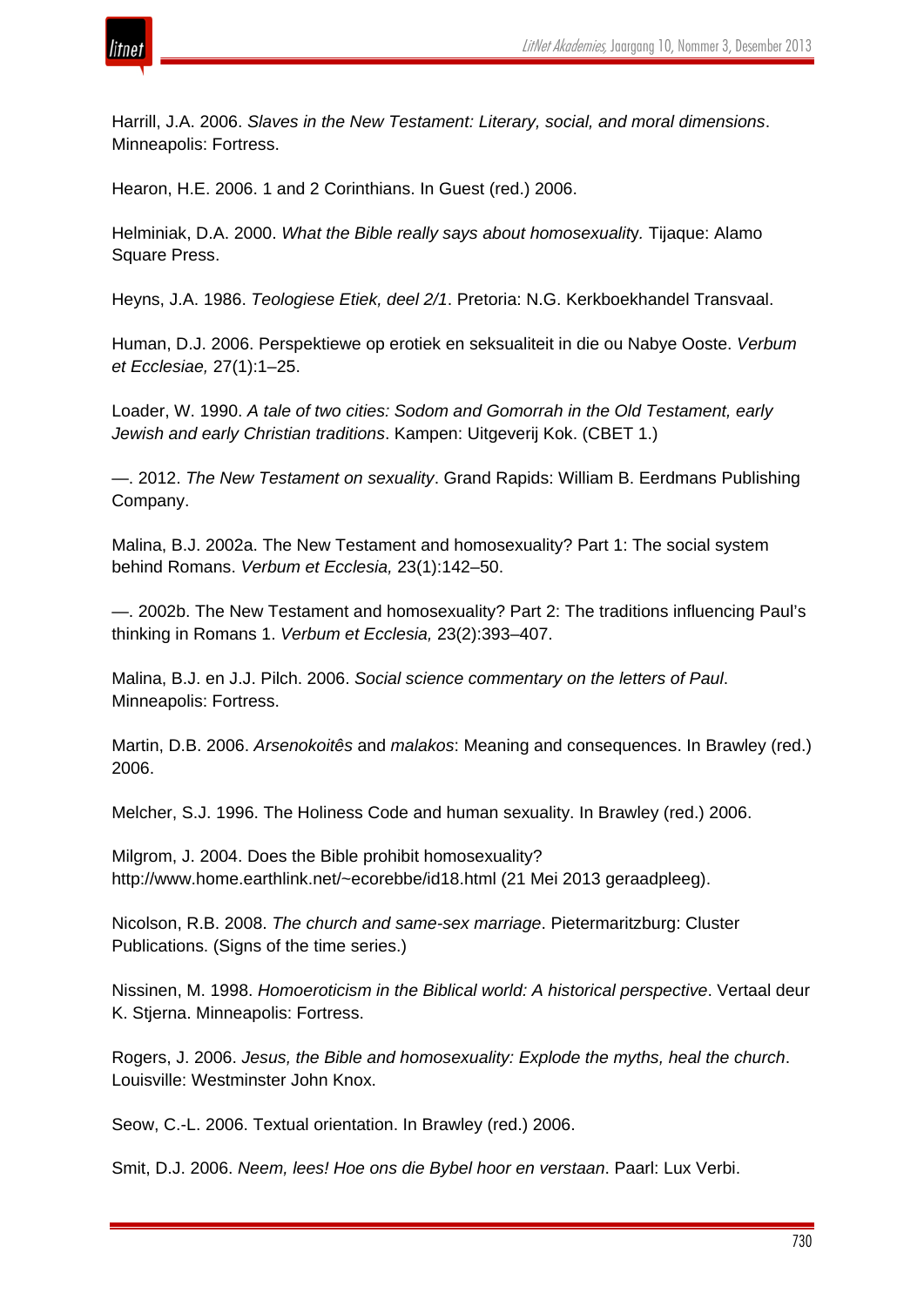

Smith, C. 2001. *The Bible made impossible: Why Biblicism is not a truly Evangelical reading of Scripture*. Grand Rapids: Brazos Press.

Soggin, J.A. 1981. *Judges: A commentary*. Londen: SCM Press.

Spong, J.S. 2009. *Eternal life: A new vision. Beyond religion, beyond theism, beyond heaven and hell*. New York: HarperCollins.

Steyn, G.J. 2007. Riglyne vir 'n verantwoordelike Nuwe-Testamentiese verstaan in die homoseksualiteitsdebat. Deel 2: Nuwe-Testamentiese tekste. *Verbum et Ecclesia,* 28(2):622–38.

Thielicke, H. 1964. *The ethics of sex*. Cambridge: James Clarke & Co.

Van Eck, E. 1995. *Galilee and Jerusalem in Mark's story of Jesus: A narratological and social-scientific reading*. Pretoria: Kital. (Hervormde Teologiese Studies Supplementum 7.)

—. 2007a. Die huwelik in die eerste-eeuse Mediterreense wêreld (II): Huwelik, egbreuk, egskeiding en hertrou. *HTS,* 63(1):103–28.

—. 2008. Een teks – meerdere interpretasies: Hoe lees ons die Bybel? *HTS Teologiese Studies/Theological Studies,* 64(3):1155–85.

Van Rensburg, F.J. en M. Nel. 2009. *Die Bybellennium. 'n Eenvolume-kommentaar*. Vereeniging: Christelike Uitgewersmaatskappy.

Van Selms, A. 1973. *Genesis, deel 1*. Nijkerk: Uitgeverij G.F. Callenbach B.V.

Von Rad, G. 1972. *Genesis: A commentary*. Londen: SCM Press.

Waetjen, H.C. 2006. Same-sex relations in antiquity. In Brawley (red.) 2006.

Winterer, A. 2005. *Verkehrte Sexualität – ein umstrittenes Pauluswort: Eine exegetische Studie zu Röm. 1.26f. in der Argumentationsstruktur des Römerbriefs und im kulturhistorisch-sozialgeschichtlichen Kontext.* Frankfurt: Peter Lang. (Europäische Hochschulschriften Reihe XXXII, 810.)

# **Eindnotas**

 $1$  Dit is tipies van die fundamentalisme om die Bybel te sien as meganies geïnspireer, en daarom onfeilbaar, met elke letter van die Bybel as gesagvol ook vir vandag. Die Bybelse teks word gelees sonder inagneming van die historiese afstand tussen die leser en die teks (Van Eck 2008:1163). Van Eck (2008:1164) bied die volgende definisie van fundamentalisme as wyse van Skrifhantering aan: "Fundamentalisme, wat ook biblisisme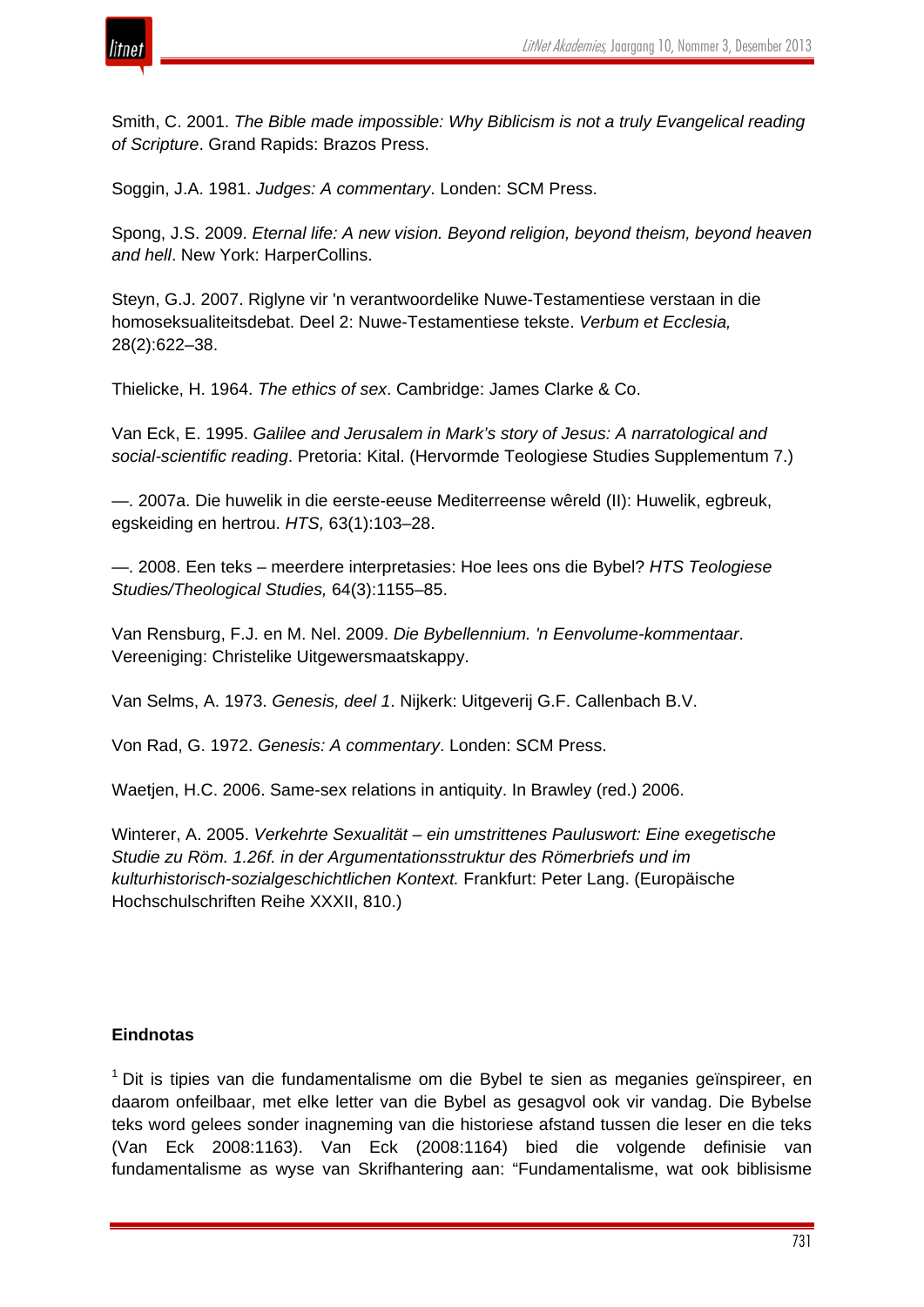

genoem kan word, gaan uit van 'n naïewe lees (letterlike lees) van die Bybelteks, ook bekend as 'the plain sense of Scripture', sonder die inagneming van die historiese afstand en kulturele verskil tussen die Bybelteks en die moderne leser. Hierdie lees van die teks word beskou as die 'behoudende standpunt', en enige ander lees as 'liberaal'."

<sup>2</sup> Smith (2011:viii), self 'n Evangelikaalse teoloog, bied in sy onlangse werk *The Bible made impossible: Why Biblicism is not a truly Evangelical reading of Scripture* (wat taamlike beroeringe in Evangelikaalse kringe veroorsaak het) die volgende definisie van biblisisme aan: "By 'biblicism' I mean a theory about the Bible that emphasizes together its exclusive authority, infallibility, perspicuity, self-sufficiency, internal consistency, *self-evident meaning*, and *universal applicability*" (my beklemtoning).

<sup>3</sup> Die volgende opmerking van Smit (2006:56–7) gee uitdrukking aan wat hier met die frase "pure sense of Scripture" bedoel word: "Baie fundamentaliste glo juis dat die fundamentele beginsels wat hulle uit die Bybel aflei so duidelik en rasioneel is dat nie enige uitleg daarvoor nodig is nie, en hulle is dikwels oortuig dat die aandrang op hermeneutiek of verantwoordelike uitleg net 'n verskoning is om die fundamentele beginsels waaroor die Bybel so helder is, te wil ontken of verswak. Vir hulle is die Woord van God glashelder en is menslike interpretasie onnodig."

<sup>4</sup> Kulturele anakronisme en etnosentrisme beteken dat die "moderne" leser van antieke tekste aanneem dat die kultuur "nou en hier" presies dieselfde is as wat die kultuur "toe en daar" was (Van Eck 2007:105).

<sup>5</sup> Die woord *homoseksualiteit*, wat dikwels in die Nuwe Vertaling van die Afrikaanse Bybel voorkom, word byvoorbeeld nie in die grondtekste van die Ou en Nuwe Testament aangetref nie. Dit is die rede waarom die woord hier bo telkens tussen aanhalingstekens geskryf word. Wanneer die woord gebruik word as verwysend na 'n spesifieke seksuele oriëntasie, word dit in die onderhawige bydrae nie tussen aanhalingstekens geplaas nie.

<sup>6</sup> Die onderhawige artikel poog om 'n sinvolle debat oor homoseksualiteit onder sowel ingewyde as nie-ingewyde lesers te stimuleer. Om hierdie vooropgesette doel te bereik, word inligting van 'n meer tegniese aard wat van belang vir die debat is, in eindnotas geplaas, terwyl die teks self so eenvoudig as moontlik aangebied word. Die argumente in die artikel kan dus gevolg word sonder om die eindnotas in ag te neem.

<sup>7</sup> Nicolson (2008:23) maak die volgende soortgelyke opmerking wat betref die wetsvoorskrifte in die Heiligheidskodeks: "We cannot simply isolate these verses (Lev. 18:22 en 20:13 – EvE) but must read them in context of the whole of Leviticus and especially chapters 17 onwards. They are part of a larger law of holiness, which if we obeyed to the letter, would also require of us to limit our diet to kosher food, to avoid cross-breeding cattle, to avoid wearing garments made from different kinds of fabric, etc. … There are many edicts in Leviticus … which we do not think apply to Christians. Few, if any, of us keep all of these laws or even believe that we ought to … There are many parts of the law of holiness which we do believe still to be relevant – laws about incest, for example, or honesty in selling merchandise, or paying fair wages promptly."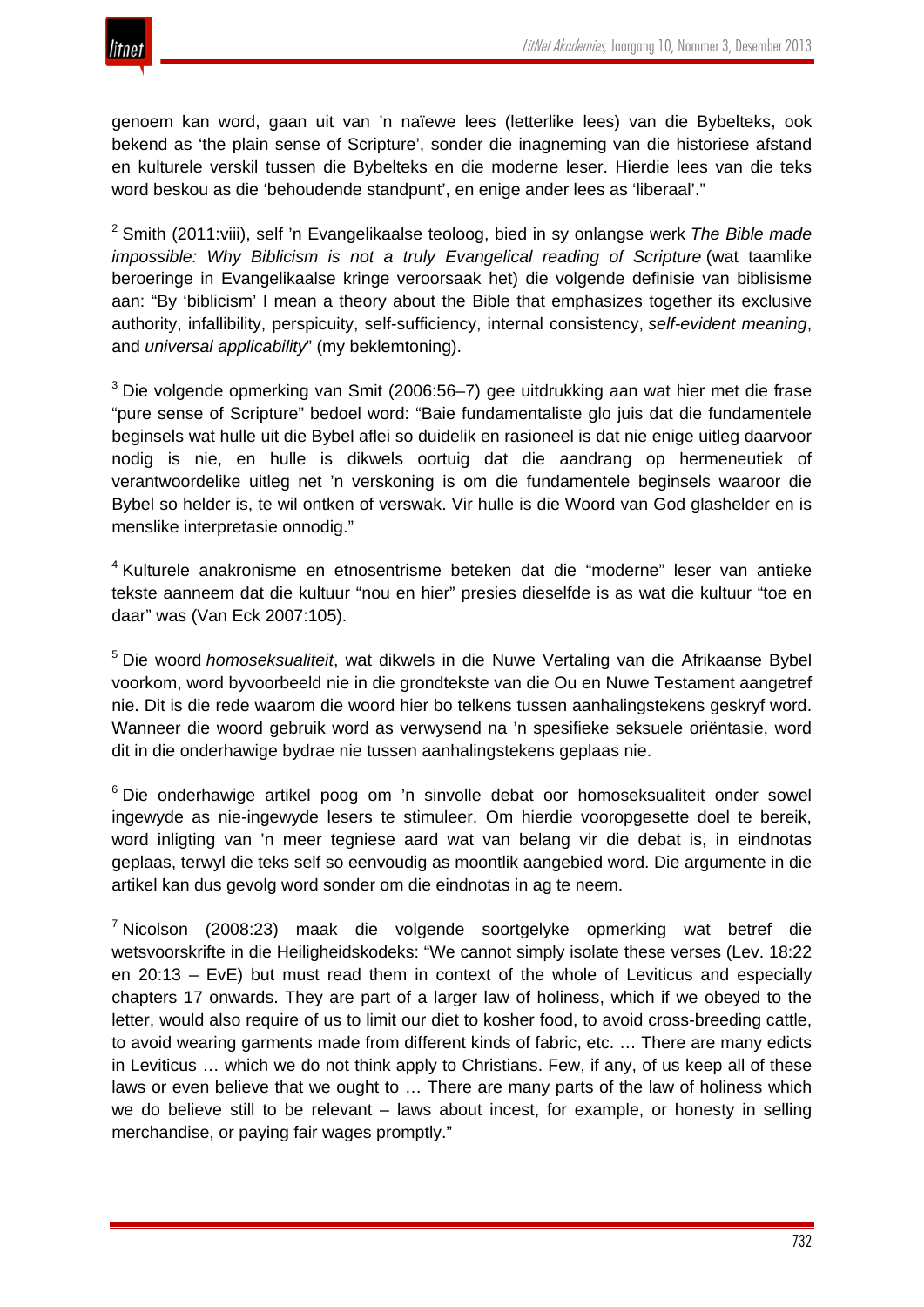

<sup>8</sup> Die Griekse teks van die LXX lees hier onderskeidelik "καὶμετὰἄρσενοςοὐκοιμηθήσῃκοίτηνγυναικός" (Lev. 18:22) en "καὶὃςἂνκοιμηθῇμετὰἄρσενοςκοίτηνγυναικός" (Lev. 20:13).

<sup>9</sup> Die woord *homoseksualiteit* is in 1872 in sy oorspronklike Duitse vorm geyk deur die Duitse sielkundige Karoly Maria Benkert en kom in Engels die eerste keer in 1892 voor in Charles Gilbert Chaddock se Engelse vertaling van Krafft-Ebing se werk *Psychopathia Sexualis*, 'n Duitse naslaanwerk wat handel oor die taksering van seksuele afwykings. Die oorspronklike woord vir ons *heteroseksualiteit* word, interessant genoeg, vir die eerste keer in 1900 aangetref (Waetjen 2006:112–3).

<sup>10</sup> Die oortuiging dat Lev. 18–26 'n afgeslote literêre eenheid vorm, is vir die eerste keer in 1866 deur Karl Heinrich Graf uitgespreek. August Klostermann het in 1877 die oorspronklike term vir *Heiligheidskode* geyk om hierdie gedeelte in Levitikus van byvoorbeeld die priesterlike materiaal in Lev. 1:16 af te grens (Melcher 1996:90).

 $11$  Kyk in hierdie verband ook die volgende opmerking van Loader (2012:26): "The language of purity suggests that what lies behind the prohibition is the sense of order, which pervades the laws concerning holiness, and is about community solidarity, not least in the face of the threat of surrounding cultures. Some things belong together and some things not."

 $12$  Milgrom (2004) sê in hierdie verband: "Lesbianism existed and flourished, as attested in an old (pre-Israelite) Babylonian omen text (Texts from Cuneiform Sources 4, 194: XXIV 33) and in the work of the lesbian poet Sappho (born c. 612 BCE, during the time of the First Temple), who came from the island of Lesbos (hence 'lesbian'). But, in the eyes of the Bible, there is a fundamental difference between the homosexual acts of men and women: in lesbianism there is no spilling of seed. Thus life is not symbolically lost, and it is for that reason, in my opinion, that lesbianism is not prohibited in the Bible."

 $13$  Milgrom voer aan: "[B]oth occurrences of the prohibition (18:22; 20:13) contain the phrase 'as one lies with a woman' […] (lit. 'lyings a woman'), an idiom used only for illicit heterosexual unions. Thus one could argue that carnal relations are forbidden only if their correlated heterosexual unions would be in these lists."

 $14$  "The men of the town, hostile towards strangers, demand that Lot release the visitors to them so that they may rape them (a reminder that rape of any kind is often driven not by sexual lust alone but by anger, the desire to dominate, the desire to humiliate, etc.). There is no suggestion that the mob is made up of homosexually orientated men (such a concept would have been unknown) and their motives have nothing to do with loving desire. The intention is to hurt and humiliate" (Nicolson 2006:21). Dit is ook die interpretasie van Seow (2006:22): "Indeed, the passage is not about homosexuality in general. It is certainly not about homosexual love. Rather, it is about rape, specifically about same-sex rape. It is about gang rape. It is about violence. It is about the violation of hospitality. It is about wickedness in general."

<sup>15</sup> In die kultuurwêreld van die teks was geslag belangriker as seksualiteit, en was dit belangrik vir mans om voortdurend hulle status as belangriker as dié van vroue te handhaaf. Dit is om hierdie rede dat dit vir Lot belangriker is om sy manlike gaste eerder as sy dogters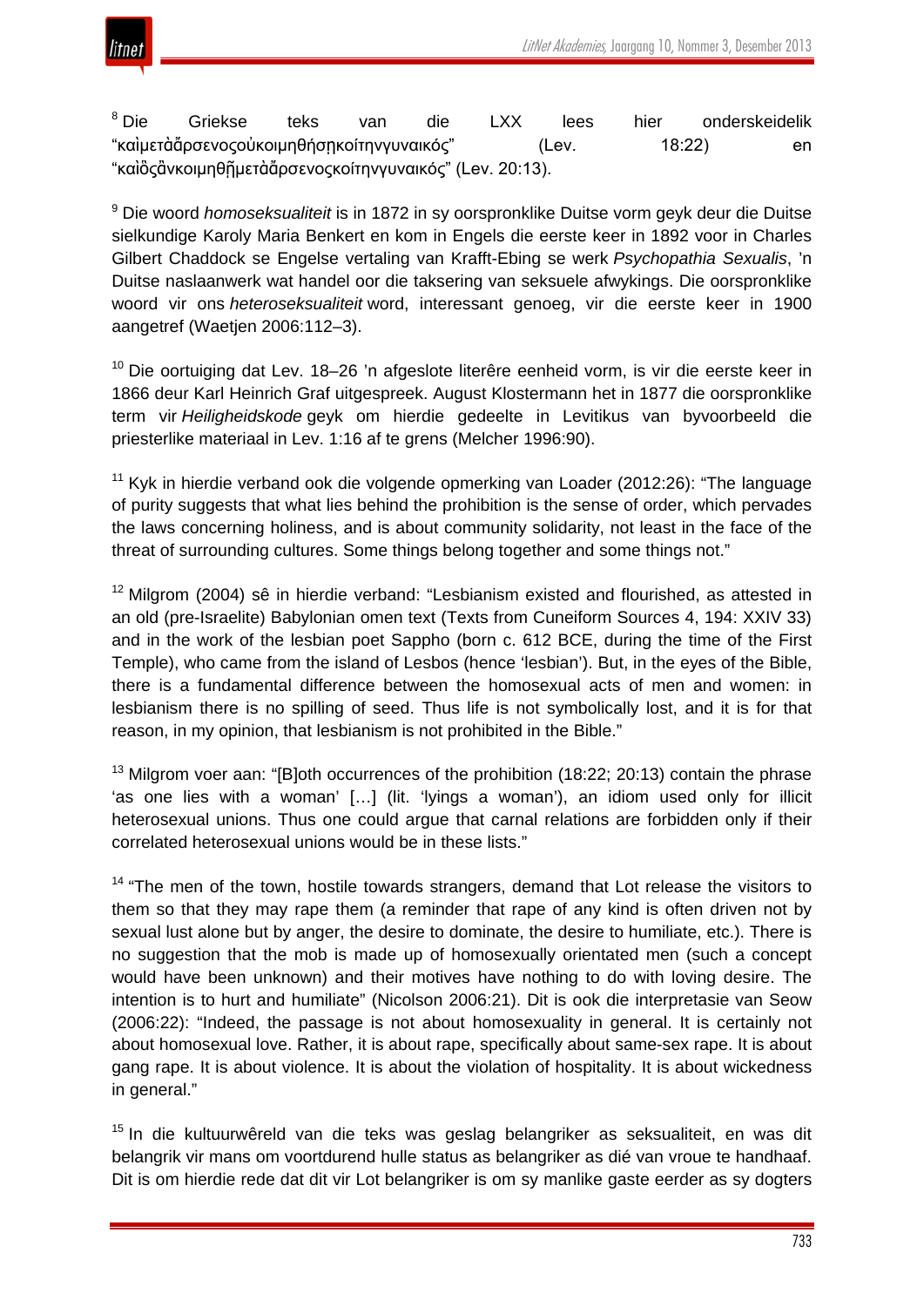

te beskerm (Nissinen 1998:48). Kyk ook Seow (1996:21): "In accordance with the expectations of ancient Near Eastern hospitality, protection of strangers in one's house took precedence over the love of one's children."

 $16$  Heyns (1986:186) beklemtoon hierdie aspek van die vertelling in Gen. 19:1–13: "Dit het by Sodom in Gen. 19 eerder om 'n totale sedelose verwildering en seksuele losbandigheid gegaan – ongeag homo- of heteroseksuele verhoudinge."

<sup>17</sup> Soggin (1981:287): "The hospitality offered by the stranger contrasts here with the impiety of the local population."

<sup>18</sup> In hierdie verband maak Seow (2006:22) die volgende opmerking: "Homosexual gang rape does not define homosexuality any more than heterosexual gang rape defines heterosexuality."

<sup>19</sup> In hierdie verband maak Human (2005:629) die volgende opmerking: "Homoseksuele oriëntasie, soos ons dit vandag ken, en dieselfde–geslag seks van die Ou Nabye Ooste blyk volgens die beskikbare bronne nie dieselfde te wees nie. Daarom behoort die gebruik van tekste soos Gen. 19, Rigters 19 en Lev. 18 en 20 anatema vir die homoseksuele debat verklaar te word. Hierdie tekste kan nie deur kerke gebruik word om die afwysing van homoseksuele verhoudings 'Bybels' of teologies af te wys nie."

 $20$  "In Romans 1, therefore, the most likely explanation is that Paul assumes that people were created male and female with heterosexual orientation in their natural sexual emotions. Those who denied God's reality had perverted their minds and engaged in perverted acts" (Loader 2012:326).

 $21$  Loader (2012:327) maak in hierdie verband die volgende opmerking: "Applied to men it (*malakos* – EvE) would normally be pejorative – because men were expected to be strong and hard – and so indicate effeminacy. It can then be applied to those men who take the female role in sexual encounters, including with other males." Vir 'n beskrywing van wat manlikheid in die sosiale konteks van 1 Korinthiërs behels het, kyk Elliott (2004:23) en Crossan en Reed (2004:259–71).

<sup>22</sup> Vir 'n bespreking van hierdie tekste waarin die woord *malakos* gebruik word om te verwys na die man wat tydens homoseks gepenetreer word, kyk Martin (2006:125–8).

<sup>23</sup> Indien aanvaar sou word dat *malakos* verwys na die man wat in die daad van homoseks gepenetreer word, "then it is reasonable to suppose that in a sexual context the word might refer to boys in puberty to whom older men were attracted, but also to others who have artificially made themselves feminine in appearance or demeanour, including, surely, those choosing to serve as male prostitutes, and those who have been forced to do so" (Loader 2012:328).

 $24$  Hanks (2006:583) maak die volgende opmerking oor die gebruik en betekenis van *arsenokoītai* in in 1 Kor. 6:9: "Paul's vice list similarly is headed with the reference to oppression (*adikia*), implying that the only homoerotic acts condemned in the following list are those characterized by exploitation, injustice and violence (rape), all especially